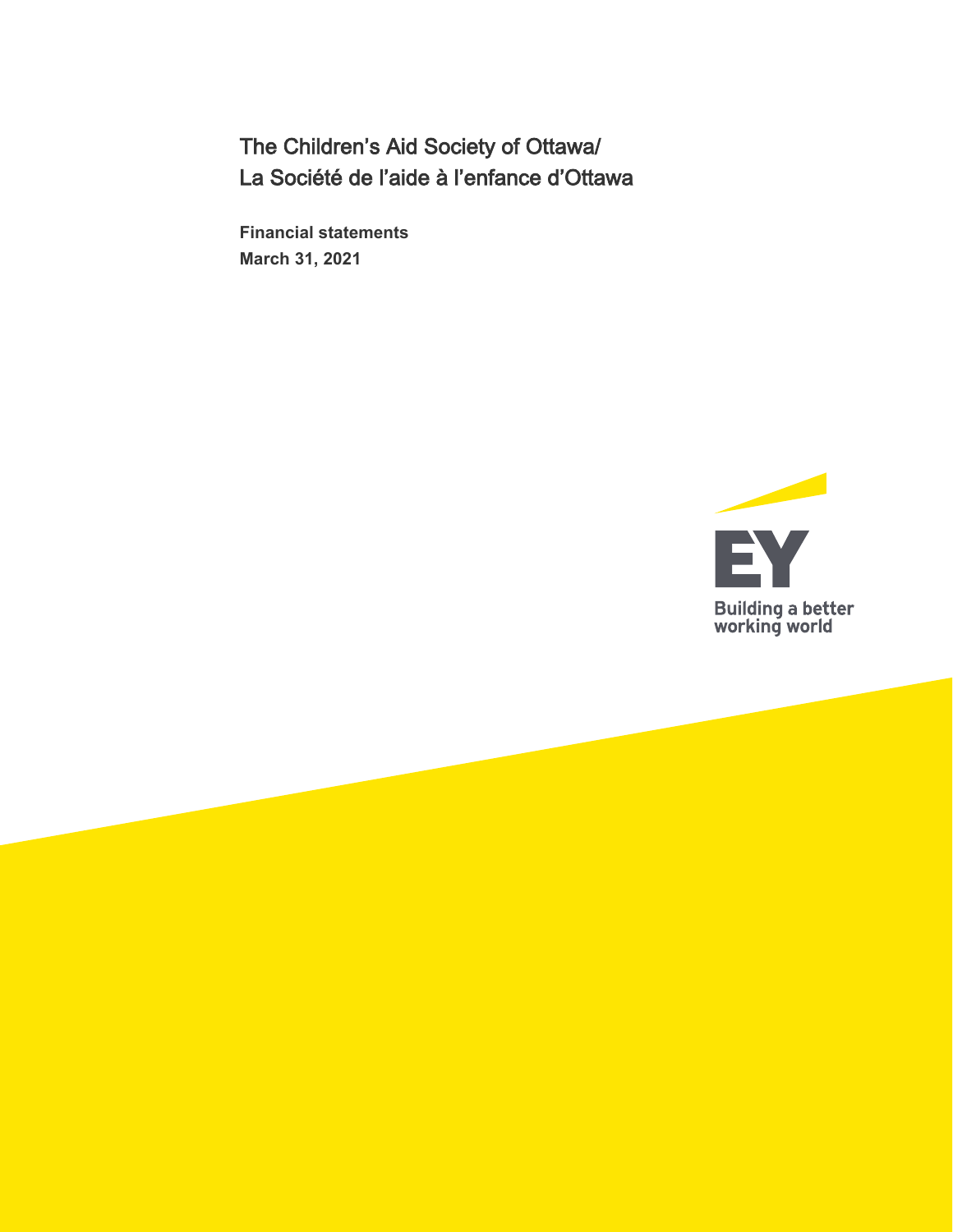## **Independent auditor's report**

To the Board of Directors of **The Children's Aid Society of Ottawa/ La Société de l'aide à l'enfance d'Ottawa**

#### **Opinion**

We have audited the financial statements of **The Children's Aid Society of Ottawa/La Société de l'aide à l'enfance d'Ottawa** [the "Society"], which comprise the statement of financial position as at March 31, 2021, and the statement of operations and changes in fund balances, and statement of cash flows for the year then ended, and notes to the financial statements, including a summary of significant accounting policies.

In our opinion, the accompanying financial statements present fairly, in all material respects, the financial position of the Society as at March 31, 2021, and its results of operations and its cash flows for the year then ended in accordance with Canadian public sector accounting standards for government not-for-profit organizations.

#### **Basis for opinion**

We conducted our audit in accordance with Canadian generally accepted auditing standards. Our responsibilities under those standards are further described in the *Auditor's responsibilities for the audit of the financial statements* section of our report. We are independent of the Society in accordance with the ethical requirements that are relevant to our audit of the financial statements in Canada, and we have fulfilled our other ethical responsibilities in accordance with these requirements. We believe that the audit evidence we have obtained is sufficient and appropriate to provide a basis for our opinion.

#### **Responsibilities of management and those charged with governance for the financial statements**

Management is responsible for the preparation and fair presentation of the financial statements in accordance with Canadian public sector accounting standards for government not-for-profit organizations, and for such internal control as management determines is necessary to enable the preparation of financial statements that are free from material misstatement, whether due to fraud or error.

In preparing the financial statements, management is responsible for assessing the Society's ability to continue as a going concern, disclosing, as applicable, matters related to going concern and using the going concern basis of accounting unless management either intends to liquidate the Society or to cease operations, or has no realistic alternative but to do so.

Those charged with governance are responsible for overseeing the Society's financial reporting process.

#### **Auditor's responsibilities for the audit of the financial statements**

Our objectives are to obtain reasonable assurance about whether the financial statements as a whole are free from material misstatement, whether due to fraud or error, and to issue an auditor's report that includes our opinion. Reasonable assurance is a high level of assurance, but is not a guarantee that an audit conducted in accordance with Canadian generally accepted auditing standards will always detect a material misstatement when it exists. Misstatements can arise from fraud or error and are considered material if, individually or in the aggregate, they could reasonably be expected to influence the economic decisions of users taken on the basis of these financial statements.

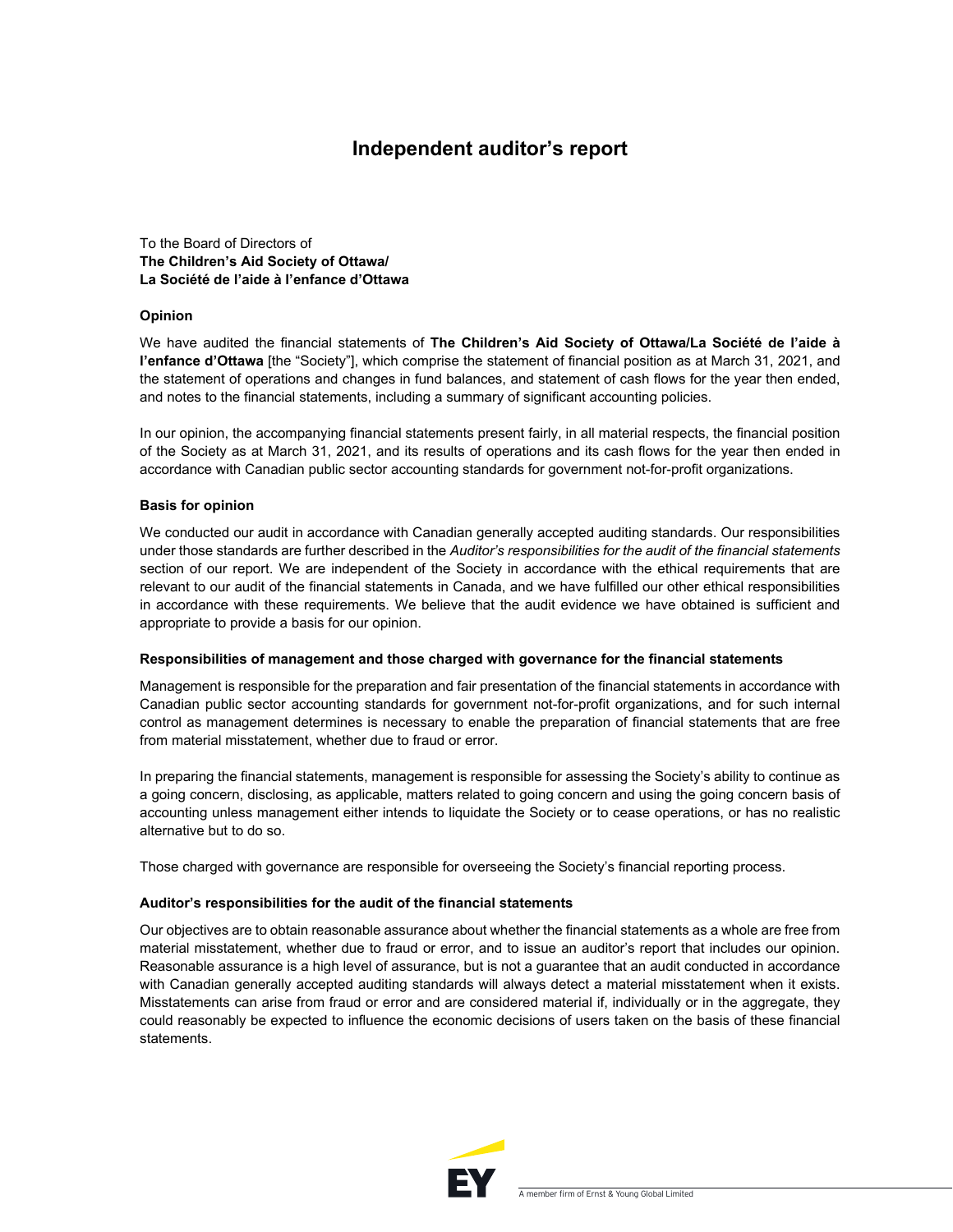As part of an audit in accordance with Canadian generally accepted auditing standards, we exercise professional judgment and maintain professional skepticism throughout the audit. We also:

- Identify and assess the risks of material misstatement of the financial statements, whether due to fraud or error, design and perform audit procedures responsive to those risks, and obtain audit evidence that is sufficient and appropriate to provide a basis for our opinion. The risk of not detecting a material misstatement resulting from fraud is higher than for one resulting from error, as fraud may involve collusion, forgery, intentional omissions, misrepresentations, or the override of internal control.
- Obtain an understanding of internal control relevant to the audit in order to design audit procedures that are appropriate in the circumstances, but not for the purpose of expressing an opinion on the effectiveness of the Society's internal control.
- Evaluate the appropriateness of accounting policies used and the reasonableness of accounting estimates and related disclosures made by management.
- Conclude on the appropriateness of management's use of the going concern basis of accounting and, based on the audit evidence obtained, whether a material uncertainty exists related to events or conditions that may cast significant doubt on the Society's ability to continue as a going concern. If we conclude that a material uncertainty exists, we are required to draw attention in our auditor's report to the related disclosures in the financial statements or, if such disclosures are inadequate, to modify our opinion. Our conclusions are based on the audit evidence obtained up to the date of our auditor's report. However, future events or conditions may cause the Society to cease to continue as a going concern.
- Evaluate the overall presentation, structure and content of the financial statements, including the disclosures, and whether the financial statements represent the underlying transactions and events in a manner that achieves fair presentation.

We communicate with those charged with governance regarding, among other matters, the planned scope and timing of the audit and significant audit findings, including any significant deficiencies in internal control that we identify during our audit.

Ottawa, Canada July 23, 2021

Ernst + Young LLP

**Chartered Professional Accountants** Licensed Public Accountants

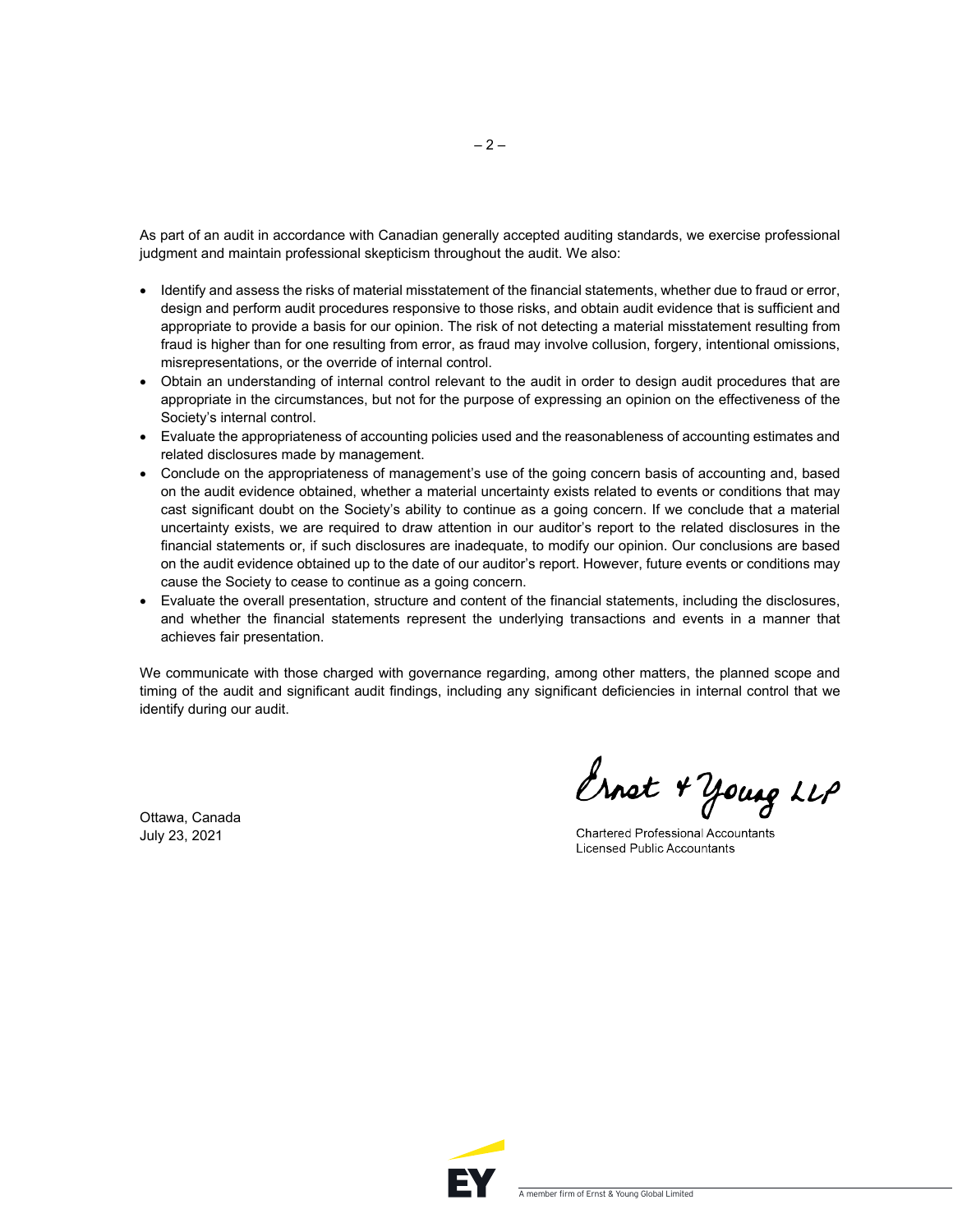## **Statement of financial position**

As at March 31

|                                          |               | 2021            |                 |               | 2020       |
|------------------------------------------|---------------|-----------------|-----------------|---------------|------------|
|                                          |               | <b>Balanced</b> | <b>Property</b> |               |            |
|                                          | Operating     | <b>Budget</b>   | and Building    |               |            |
|                                          | <b>Fund</b>   | <b>Fund</b>     | <b>Fund</b>     | Total         | Total      |
|                                          | \$            | \$              | \$              | \$            | \$         |
| <b>Assets</b>                            |               |                 |                 |               |            |
| Current                                  |               |                 |                 |               |            |
| Cash                                     | 10,641,086    |                 |                 | 10,641,086    | 6,516,188  |
| Accounts receivable [note 5]             | 1,301,566     |                 |                 | 1,301,566     | 1,368,601  |
| Prepaid expenses                         | 288,537       |                 |                 | 288,537       | 215,534    |
| <b>Total current assets</b>              | 12,231,189    |                 |                 | 12,231,189    | 8,100,323  |
| Restricted cash for RESPs [note 7]       | 3,257,150     |                 |                 | 3,257,150     | 3,030,044  |
| Loan receivable                          | 83,905        |                 |                 | 83,905        | 83,905     |
| Capital assets, net [note 8]             |               |                 | 13,600,708      | 13,600,708    | 13,723,791 |
| Receivable from government [note 17]     |               | 1,053,933       |                 | 1,053,933     | 1,030,106  |
|                                          | 15,572,244    | 1,053,933       | 13,600,708      | 30,226,885    | 25,968,169 |
|                                          |               |                 |                 |               |            |
| <b>Liabilities and fund balances</b>     |               |                 |                 |               |            |
| <b>Current</b>                           |               |                 |                 |               |            |
| Accounts payable and accrued             |               |                 |                 |               |            |
| liabilities [note 10]                    | 11,008,978    |                 |                 | 11,008,978    | 6,509,075  |
| Accrued vacation pay                     | 1,163,316     |                 |                 | 1,163,316     | 1,327,261  |
| Restricted contributions - special       |               |                 |                 |               |            |
| projects [schedule 1]                    | 1,117,088     |                 |                 | 1,117,088     | 1,116,743  |
| Deferred salary liability [note 18]      | 26,135        |                 |                 | 26,135        | 9,582      |
|                                          | 13,315,517    |                 |                 | 13,315,517    | 8,962,661  |
| Interfund balance [note 14]              | 182,286       |                 | (182, 286)      |               |            |
| <b>Total current liabilities</b>         | 13,497,803    |                 | (182, 286)      | 13,315,517    | 8,962,661  |
| Universal Child Care Benefits and        |               |                 |                 |               |            |
| RESPs held for others [note 7]           | 3,257,150     |                 |                 | 3,257,150     | 3,030,044  |
| Deferred capital contributions [note 11] |               |                 | 4,274,791       | 4,274,791     | 4,583,891  |
| <b>Total liabilities</b>                 | 16,754,953    |                 | 4,092,505       | 20,847,458    | 16,576,596 |
| Commitments and contingencies            |               |                 |                 |               |            |
| [notes 12 and 13]                        |               |                 |                 |               |            |
|                                          |               |                 |                 |               |            |
| <b>Fund balances</b>                     |               |                 |                 |               |            |
| Internally restricted - invested in      |               |                 |                 |               |            |
| capital assets                           |               |                 | 9,508,203       | 9,508,203     | 9,322,186  |
| Balanced Budget Fund [note 17]           |               | 1,053,933       |                 | 1,053,933     | 1,030,106  |
| Unrestricted deficiency                  | (1, 182, 709) |                 |                 | (1, 182, 709) | (960, 719) |
|                                          | (1, 182, 709) | 1,053,933       | 9,508,203       | 9,379,427     | 9,391,573  |
|                                          | 15,572,244    | 1,053,933       | 13,600,708      | 30,226,885    | 25,968,169 |

*See accompanying notes*

On behalf of the Board:

E-SIGNED by Sheila Niven on 2021-08-06 14:24:18 GMT

Director Director Director

E-SIGNED by Anna Tosto on 2021-08-07 23:33:34 GMT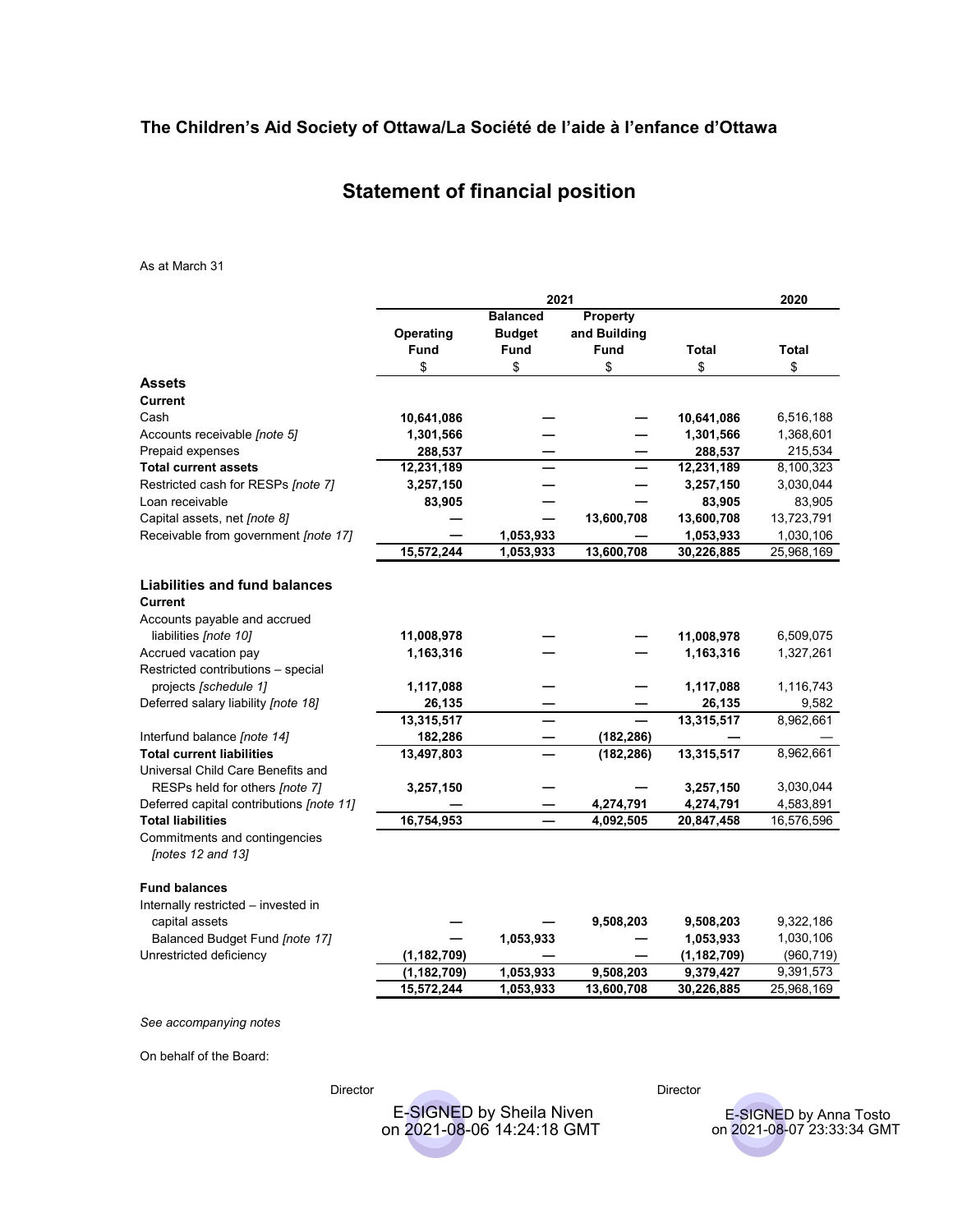## **Statement of operations and changes in fund balances**

Year ended March 31

|                                                        |             |                 | 2021         |            | 2020       |
|--------------------------------------------------------|-------------|-----------------|--------------|------------|------------|
|                                                        |             | <b>Balanced</b> | Property     |            |            |
|                                                        | Operating   | <b>Budget</b>   | and Building |            |            |
|                                                        | <b>Fund</b> | Fund            | Fund         | Total      | Total      |
|                                                        | \$          | \$              | \$           | \$         | \$         |
| <b>Revenue</b>                                         |             |                 |              |            |            |
| Funding - Ministry of Children and                     |             |                 |              |            |            |
| Youth Services of Ontario [the "Ministry"]             | 69,005,036  |                 |              | 69,005,036 | 69,893,030 |
| Targeted subsidy funding                               | 448,155     |                 |              | 448,155    | 425,644    |
| Customary Care one-time funding                        | 6,809       |                 |              | 6,809      | 12,555     |
| Expenditure recoveries and                             |             |                 |              |            |            |
| other revenue                                          | 2,880,712   |                 |              | 2,880,712  | 2,900,891  |
| Amortization of deferred capital                       |             |                 |              |            |            |
| contributions [note 11]                                |             |                 | 309,100      | 309,100    | 309,100    |
|                                                        | 72,340,712  |                 | 309,100      | 72,649,812 | 73,541,220 |
| Restricted contributions -                             |             |                 |              |            |            |
| special projects [note 19.2, schedules 1 and 2]        | 24,586,533  |                 |              | 24,586,533 | 1,723,447  |
|                                                        | 96,927,245  |                 | 309,100      | 97,236,345 | 75,264,667 |
|                                                        |             |                 |              |            |            |
| Expenses [note 19.1]                                   |             |                 |              |            |            |
| Salaries and wages                                     | 32,080,247  |                 |              | 32,080,247 | 32,340,302 |
| <b>Benefits</b>                                        | 7,400,391   |                 |              | 7,400,391  | 7,768,472  |
| Travel - administration                                | 11,683      |                 |              | 11,683     | 68,715     |
| Adoption subsidy                                       | 1,397,850   |                 |              | 1,397,850  | 1,505,292  |
| Legal custody subsidy                                  | 88,005      |                 |              | 88,005     | 55,550     |
| Targeted adoption and legal custody subsidy            | 1,792,620   |                 |              | 1,792,620  | 1,702,575  |
| Education and conferences                              | 156,352     |                 |              | 156,352    | 267,329    |
| Professional services, case                            | 639,413     |                 |              | 639,413    | 1,114,405  |
| Professional services, non-case                        | 1,015,581   |                 |              | 1,015,581  | 1,025,305  |
| Clients' personal needs                                | 1,296,952   |                 |              | 1,296,952  | 1,636,130  |
| Financial assistance                                   | 710,225     |                 |              | 710,225    | 322,920    |
| Health and related                                     | 395,138     |                 |              | 395,138    | 367,038    |
| Building occupancy                                     | 919,203     |                 |              | 919,203    | 1,435,725  |
| Promotion and publicity                                | 83,314      |                 |              | 83,314     | 167,527    |
| Office administration                                  | 678,370     |                 |              | 678,370    | 737,266    |
| Other                                                  | 839,842     |                 |              | 839,842    | 800,827    |
| Amortization of capital assets                         |             |                 | 1,149,885    | 1,149,885  | 1,099,905  |
| Direct service travel                                  | 683,262     |                 |              | 683,262    | 1,623,342  |
| Boarding rate payments                                 | 21,062,511  |                 |              | 21,062,511 | 19,253,099 |
| Program expenses                                       | 4,667       |                 |              | 4,667      | 17,883     |
| Customary care one-time financing                      | 6,809       |                 |              | 6,809      | 12,555     |
| Technology                                             | 225,811     |                 |              | 225,811    | 250,936    |
|                                                        | 71,488,246  |                 | 1,149,885    | 72,638,131 | 73,573,098 |
| Special projects <i>[note 19.2, schedules 1 and 2]</i> | 24,586,533  |                 |              | 24,586,533 | 1,723,447  |
|                                                        | 96,074,779  |                 | 1,149,885    | 97,224,664 | 75,296,545 |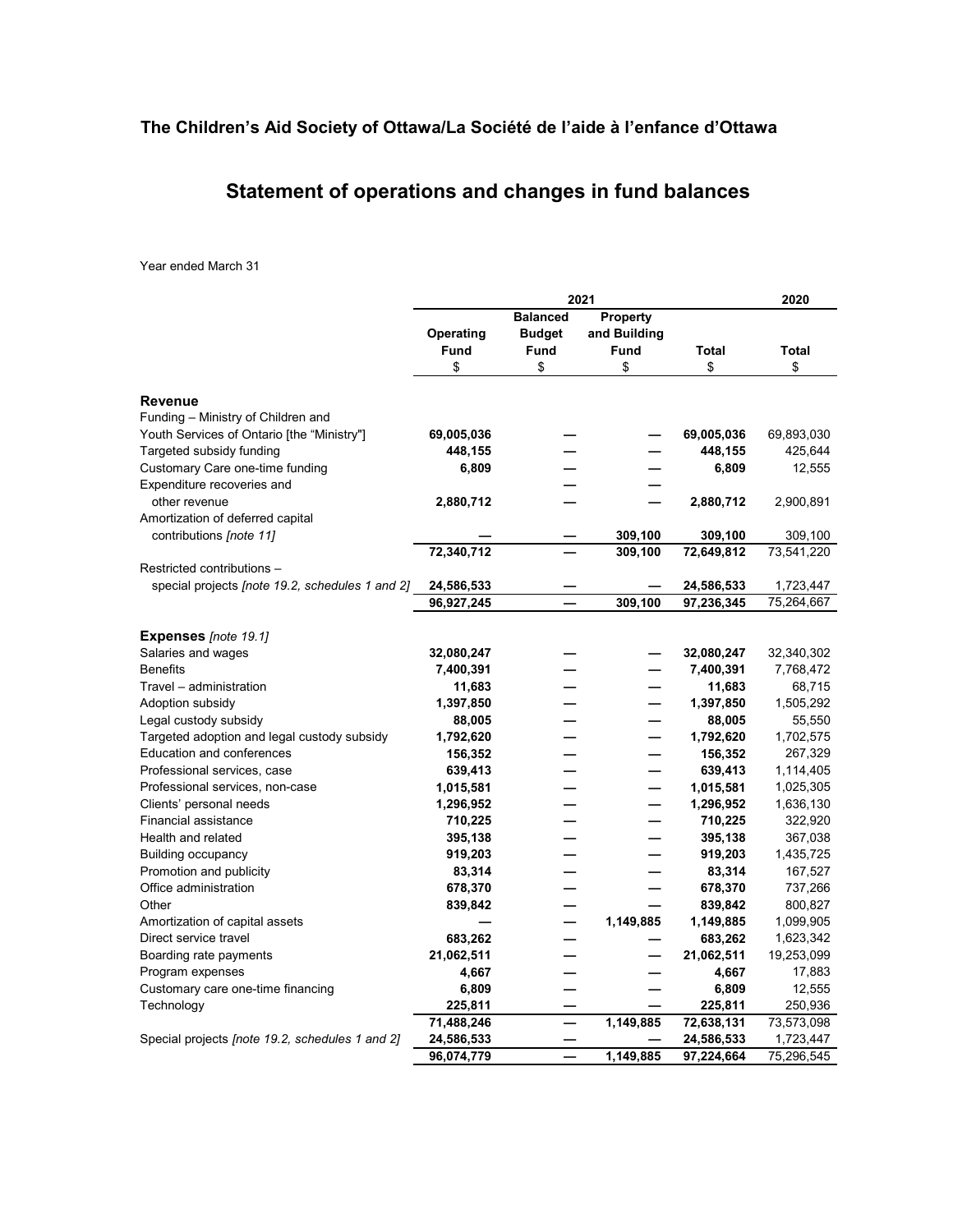## **Statement of operations and changes in fund balances (continued)**

Years ended March 31

|                                                                                                                                                                                                                                       |                                                  | 2021                                           |                                                      |                        | 2020                   |
|---------------------------------------------------------------------------------------------------------------------------------------------------------------------------------------------------------------------------------------|--------------------------------------------------|------------------------------------------------|------------------------------------------------------|------------------------|------------------------|
|                                                                                                                                                                                                                                       | Operating<br>Fund<br>\$                          | <b>Balanced</b><br><b>Budget</b><br>Fund<br>\$ | <b>Property</b><br>and Building<br><b>Fund</b><br>\$ | Total<br>\$            | Total<br>\$            |
| Excess (deficiency) of revenue<br>over expenses before the following:<br>Transfer to Property and Building Fund <i>[note 14]</i><br>Surplus payable to Ministry <i>[note 10]</i><br>Transfer to Balanced Budget Fund <i>[note 17]</i> | 852,466<br>(1,026,802)<br>(23, 827)<br>(23, 827) | 23,827                                         | (840, 785)<br>1,026,802                              | 11,681<br>(23, 827)    | (31, 878)              |
| Excess (deficiency) of revenue over<br>expenses for the year                                                                                                                                                                          | (221, 990)                                       | 23,827                                         | 186,017                                              | (12, 146)              | (31, 878)              |
| Fund balances, beginning of year<br>Fund balances, end of year                                                                                                                                                                        | (960,719)<br>(1,182,709)                         | 1,030,106<br>1,053,933                         | 9,322,186<br>9,508,203                               | 9,391,573<br>9,379,427 | 9,423,451<br>9,391,573 |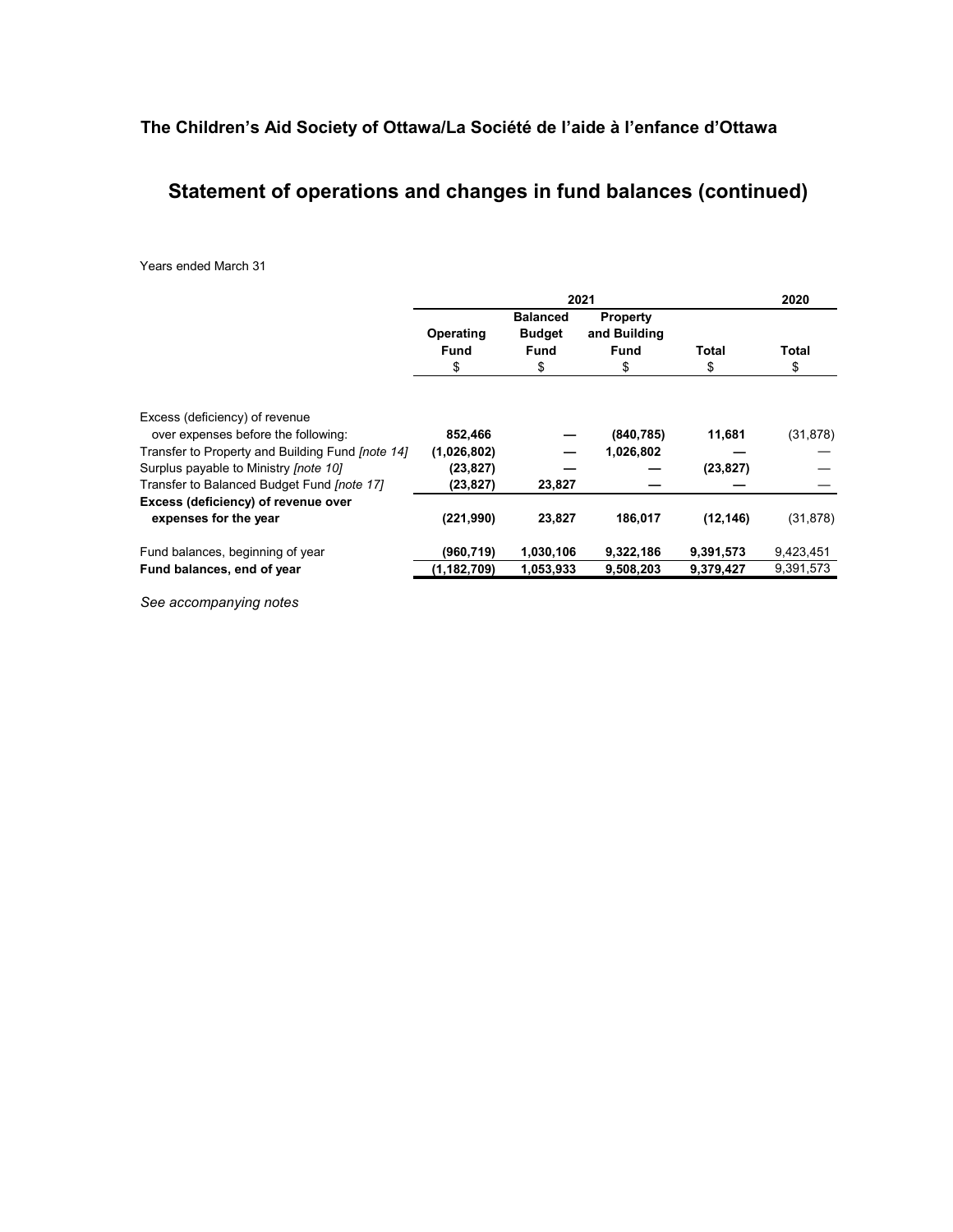## **Statement of cash flows**

Year ended March 31

|                                                                    | 2021        | 2020       |
|--------------------------------------------------------------------|-------------|------------|
|                                                                    | \$          | \$         |
| <b>Operating activities</b>                                        |             |            |
| Excess (deficiency) of revenue over expenses for the year          | (12, 146)   | (31, 878)  |
| Add (deduct) items not involving cash                              |             |            |
| Amortization of capital assets                                     | 1,149,885   | 1,099,905  |
| Amortization of deferred capital contributions                     | (309, 100)  | (309, 100) |
|                                                                    | 828,639     | 758,927    |
| Changes in non-cash working capital balances related to operations |             |            |
| Accounts receivable                                                | 67,035      | 151,241    |
| Receivable from government                                         | (23, 827)   | (367, 015) |
| Prepaid expenses                                                   | (73,001)    | 93,913     |
| Restricted contributions – special projects                        | 345         | (13,219)   |
| Accounts payable and accrued liabilities                           | 4,352,509   | (760, 257) |
| Cash provided by (used in) operating activities                    | 5,151,700   | (136, 410) |
| <b>Capital activities</b>                                          |             |            |
| Purchase of capital assets                                         | (1,026,802) | (602,646)  |
| Cash used in capital activities                                    | (1,026,802) | (602, 646) |
| <b>Financing activities</b>                                        |             |            |
| Deferred capital contributions                                     |             | 86,100     |
| Cash provided by financing activities                              |             | 86,100     |
|                                                                    |             |            |
| Net increase (decrease) in cash during the year                    | 4,124,898   | (652, 956) |
| Cash, beginning of year                                            | 6,516,188   | 7,169,144  |
| Cash, end of the year                                              | 10,641,086  | 6,516,188  |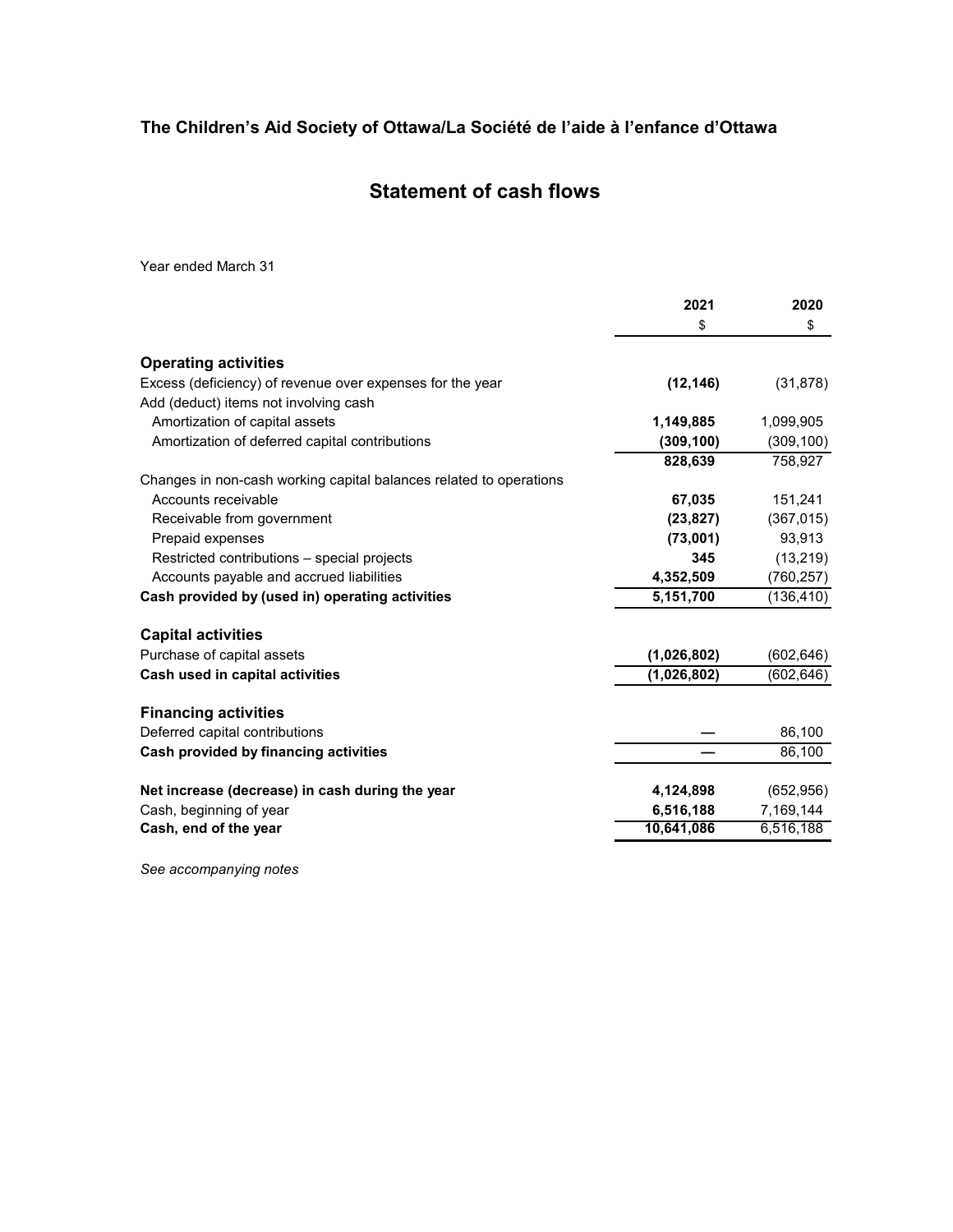## **Schedule of restricted contributions – special projects**

### Year ended March 31

|                                               |                                 | 2020                               | Transactions during the year |                                                                                      | 2021        |
|-----------------------------------------------|---------------------------------|------------------------------------|------------------------------|--------------------------------------------------------------------------------------|-------------|
|                                               | Project's<br>fiscal<br>year-end | <b>Unexpended</b><br>contributions |                              | <b>Contributions</b><br><b>Contributions</b><br>recognized<br>received<br>as revenue |             |
|                                               | \$                              | \$                                 | \$                           | \$                                                                                   | \$          |
| Ministry-funded generic projects [schedule 2] |                                 |                                    |                              |                                                                                      |             |
| Preparation for Independence [A 556]          | March 31                        |                                    | 132,728                      | 132,728                                                                              |             |
| Community Capacity Building [A 771]           | March 31                        |                                    | 111,960                      | 111,960                                                                              |             |
| Education Liaison [A 763]                     | March 31                        |                                    | 173,015                      | 173,015                                                                              |             |
| Temporary Pandemic Pay OPR [E721]             | March 31                        |                                    | 8,467,046                    | 8,235,348                                                                            | 231,698     |
| Temporary Pandemic Pay OPR FC [E721]          | March 31                        |                                    | 795,530                      | 672,015                                                                              | 123,515     |
| Temporary Wage Enhancement [E721]             | March 31                        |                                    | 15,195,000                   | 14,478,359                                                                           | 716,641     |
| <b>Other projects</b>                         |                                 |                                    |                              |                                                                                      |             |
| Crown Ward Championship Team                  | March 31                        |                                    | 67,345                       | 67,345                                                                               | (0)         |
| Winning Kids [Eastern Zone]                   | October 31                      | 8,753                              |                              |                                                                                      | 8,753       |
| Headstart Nursery School [schedule 3]         | December 31                     |                                    | 229,366                      | 229,366                                                                              |             |
| Ontario Child Benefit Equivalent Pooled Fund  | March 31                        |                                    |                              |                                                                                      |             |
| Activities program                            |                                 | 649,823                            | 249,245                      | 284,948                                                                              | 614,120     |
| Savings program                               |                                 | 453,127                            | 180,018                      | 143,414                                                                              | 489,731     |
| Wendy's Wonderful Kids                        | June 30                         | 5,038                              | 57,481                       | 58,035                                                                               | 4,484       |
|                                               |                                 | 1,116,741                          | 25,658,734                   | 24,586,533                                                                           | 2,188,942   |
| Less payable to the Ministry <i>[note 10]</i> |                                 |                                    |                              |                                                                                      | (1,071,854) |
|                                               |                                 |                                    |                              |                                                                                      |             |

 **1,117,088**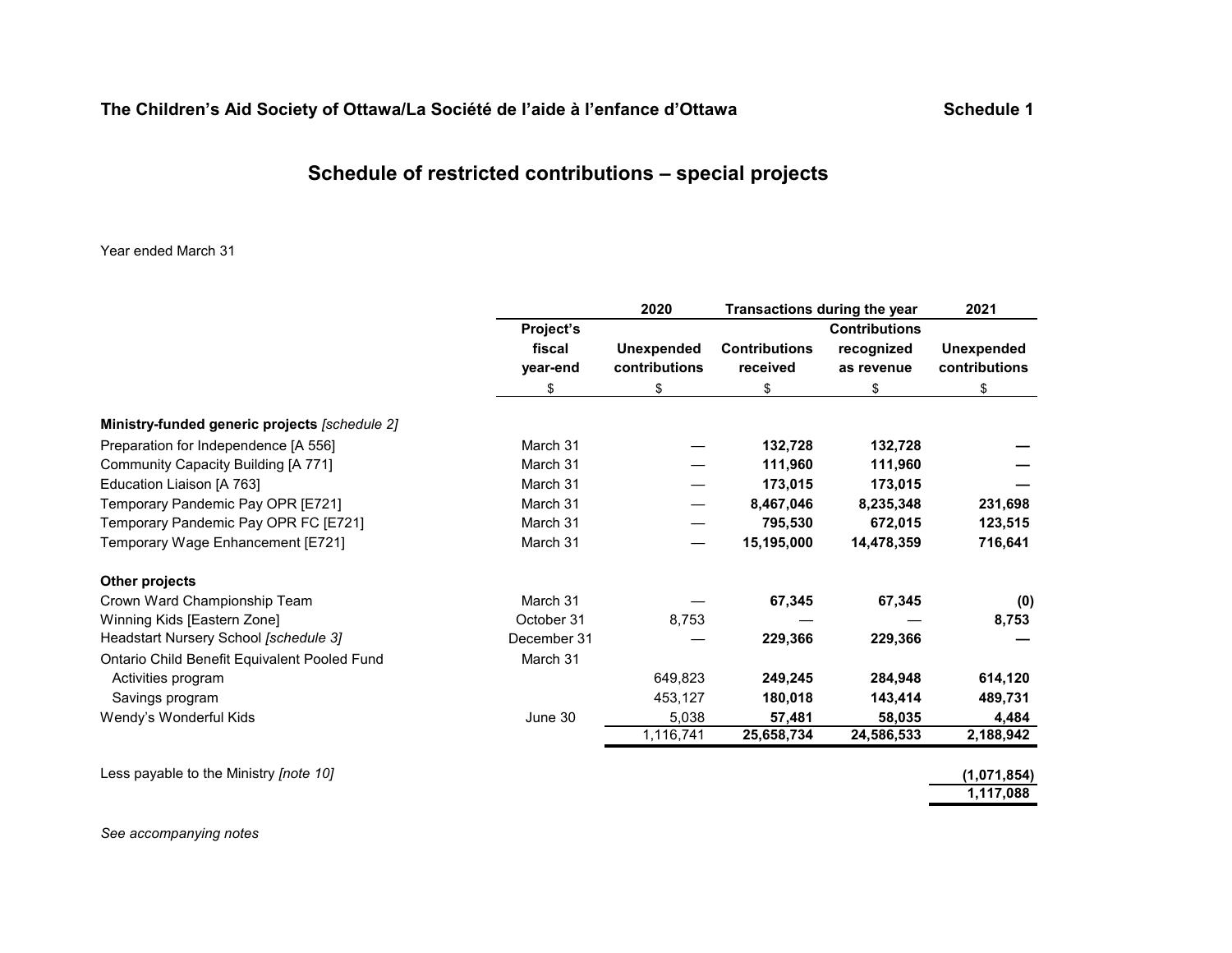**Schedule 2**

## **Ministry-funded generic projects**

Year ended March 31

|                                                  | 2021    | 2020    |
|--------------------------------------------------|---------|---------|
|                                                  | \$      | \$      |
| <b>CSN-Individual Placements Funding [A 545]</b> |         |         |
| Contribution recognized as revenue               |         | 105,244 |
| Expenditures                                     |         |         |
| Purchases client services - OPR                  |         | 105,244 |
| <b>Unexpended contributions</b>                  |         |         |
| Preparation for Independence [A 556]             |         |         |
| Contribution recognized as revenue               | 132,728 | 132,728 |
| Expenditures                                     |         |         |
| Salaries and benefits                            | 132,728 | 130,152 |
| Travel                                           |         | 2,576   |
|                                                  | 132,728 | 132,728 |
| <b>Unexpended contributions</b>                  |         |         |
|                                                  |         |         |
| <b>Repairs and Maintenance [A 557]</b>           |         |         |
| Unexpended contributions, beginning of year      |         | 18,764  |
| Contribution recognized as revenue               |         | 86,100  |
| Expenditures                                     |         |         |
| PFR HVAC roof replacement                        |         | 86,100  |
| Prior-year contributions repaid                  |         | 18,764  |
|                                                  |         | 104,864 |
| <b>Unexpended contributions</b>                  |         |         |
| <b>Community Capacity Building [A 771]</b>       |         |         |
| Contribution recognized as revenue               | 111,960 | 111,960 |
| <b>Expenditures</b>                              |         |         |
| Purchased client services                        | 111,960 | 111,960 |
| <b>Unexpended contributions</b>                  |         |         |
| <b>Education Liaison [A 763]</b>                 |         |         |
| Contribution recognized as revenue               | 173,015 | 80,690  |
| Expenditures                                     |         |         |
| Salaries and benefits                            |         |         |
| Professional contracted out services             | 173,015 | 80,690  |
|                                                  | 173,015 | 80,690  |
| <b>Unexpended contributions</b>                  |         |         |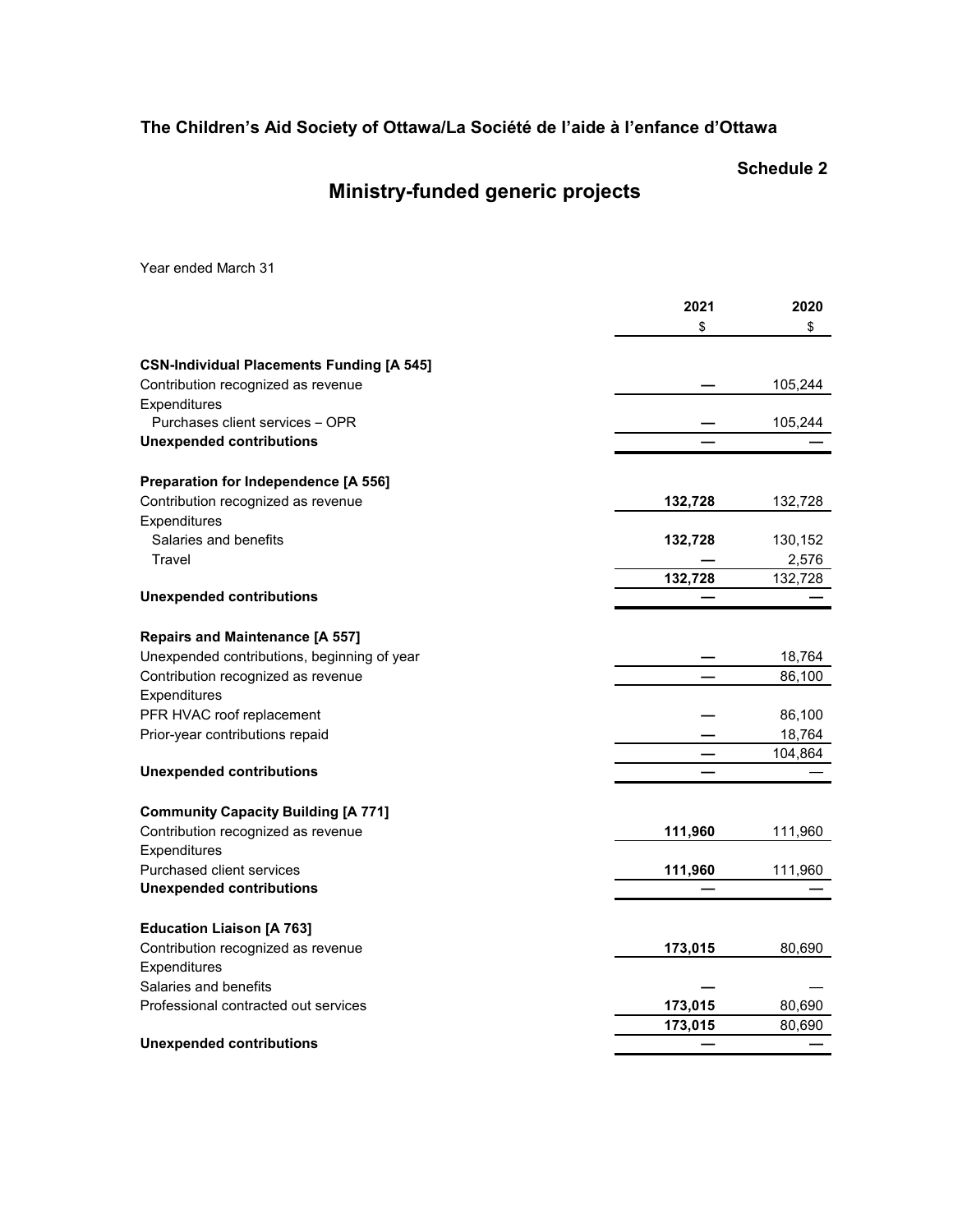**Schedule 2**

# **Ministry-funded generic projects (continued)**

Year ended March 31

| \$<br>\$<br>Temporary Pandemic Pay - OPR [E721]<br>Contribution received<br>8,467,046<br>Expenditures<br>Salaries and benefits<br>97,378<br>12,622<br>Professional services, non-client<br>8,125,348<br>Program expenses<br>8,235,348<br>231,698<br><b>Unexpended contributions</b><br>Temporary Pandemic - OPR FC [E721]<br>Contribution received<br>795,530<br>Expenditures<br>Salaries and benefits<br>65,149<br>Professional services, non-client<br>4,851<br>602,015<br>Program expenses<br>672,015<br>123,515<br><b>Unexpended contributions</b><br><b>Temporary Wage Enhancement [E721]</b><br>Contribution received<br>15,195,000<br>Expenditures<br>Salaries and benefits<br>180,592<br>15,908<br>Professional services non-client<br>14,281,859<br>Program expenses<br>14,478,359<br>716,641<br><b>Unexpended contributions</b> | 2021 | 2020 |
|-------------------------------------------------------------------------------------------------------------------------------------------------------------------------------------------------------------------------------------------------------------------------------------------------------------------------------------------------------------------------------------------------------------------------------------------------------------------------------------------------------------------------------------------------------------------------------------------------------------------------------------------------------------------------------------------------------------------------------------------------------------------------------------------------------------------------------------------|------|------|
|                                                                                                                                                                                                                                                                                                                                                                                                                                                                                                                                                                                                                                                                                                                                                                                                                                           |      |      |
|                                                                                                                                                                                                                                                                                                                                                                                                                                                                                                                                                                                                                                                                                                                                                                                                                                           |      |      |
|                                                                                                                                                                                                                                                                                                                                                                                                                                                                                                                                                                                                                                                                                                                                                                                                                                           |      |      |
|                                                                                                                                                                                                                                                                                                                                                                                                                                                                                                                                                                                                                                                                                                                                                                                                                                           |      |      |
|                                                                                                                                                                                                                                                                                                                                                                                                                                                                                                                                                                                                                                                                                                                                                                                                                                           |      |      |
|                                                                                                                                                                                                                                                                                                                                                                                                                                                                                                                                                                                                                                                                                                                                                                                                                                           |      |      |
|                                                                                                                                                                                                                                                                                                                                                                                                                                                                                                                                                                                                                                                                                                                                                                                                                                           |      |      |
|                                                                                                                                                                                                                                                                                                                                                                                                                                                                                                                                                                                                                                                                                                                                                                                                                                           |      |      |
|                                                                                                                                                                                                                                                                                                                                                                                                                                                                                                                                                                                                                                                                                                                                                                                                                                           |      |      |
|                                                                                                                                                                                                                                                                                                                                                                                                                                                                                                                                                                                                                                                                                                                                                                                                                                           |      |      |
|                                                                                                                                                                                                                                                                                                                                                                                                                                                                                                                                                                                                                                                                                                                                                                                                                                           |      |      |
|                                                                                                                                                                                                                                                                                                                                                                                                                                                                                                                                                                                                                                                                                                                                                                                                                                           |      |      |
|                                                                                                                                                                                                                                                                                                                                                                                                                                                                                                                                                                                                                                                                                                                                                                                                                                           |      |      |
|                                                                                                                                                                                                                                                                                                                                                                                                                                                                                                                                                                                                                                                                                                                                                                                                                                           |      |      |
|                                                                                                                                                                                                                                                                                                                                                                                                                                                                                                                                                                                                                                                                                                                                                                                                                                           |      |      |
|                                                                                                                                                                                                                                                                                                                                                                                                                                                                                                                                                                                                                                                                                                                                                                                                                                           |      |      |
|                                                                                                                                                                                                                                                                                                                                                                                                                                                                                                                                                                                                                                                                                                                                                                                                                                           |      |      |
|                                                                                                                                                                                                                                                                                                                                                                                                                                                                                                                                                                                                                                                                                                                                                                                                                                           |      |      |
|                                                                                                                                                                                                                                                                                                                                                                                                                                                                                                                                                                                                                                                                                                                                                                                                                                           |      |      |
|                                                                                                                                                                                                                                                                                                                                                                                                                                                                                                                                                                                                                                                                                                                                                                                                                                           |      |      |
|                                                                                                                                                                                                                                                                                                                                                                                                                                                                                                                                                                                                                                                                                                                                                                                                                                           |      |      |
|                                                                                                                                                                                                                                                                                                                                                                                                                                                                                                                                                                                                                                                                                                                                                                                                                                           |      |      |
|                                                                                                                                                                                                                                                                                                                                                                                                                                                                                                                                                                                                                                                                                                                                                                                                                                           |      |      |
|                                                                                                                                                                                                                                                                                                                                                                                                                                                                                                                                                                                                                                                                                                                                                                                                                                           |      |      |
|                                                                                                                                                                                                                                                                                                                                                                                                                                                                                                                                                                                                                                                                                                                                                                                                                                           |      |      |
|                                                                                                                                                                                                                                                                                                                                                                                                                                                                                                                                                                                                                                                                                                                                                                                                                                           |      |      |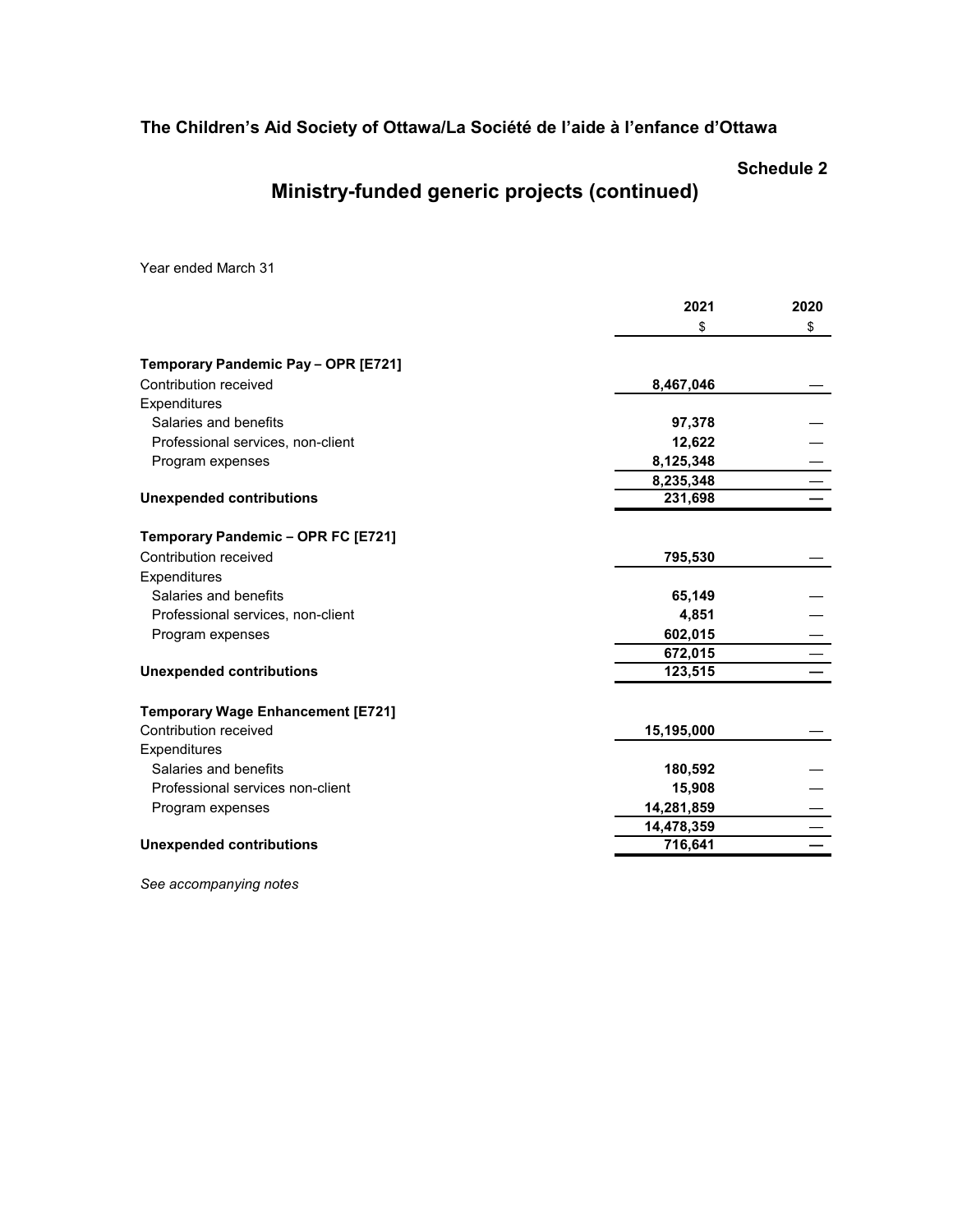**Schedule 3**

## **Schedule of revenue and expenses of the Headstart Nursery School Project**

Year ended December 31

|                                                          | 2020    | 2019    |
|----------------------------------------------------------|---------|---------|
|                                                          | \$      | \$      |
| <b>Revenue</b>                                           |         |         |
| City of Ottawa fees and contributions                    | 177,992 | 439,773 |
| City of Ottawa – general operating funding               | 15,673  | 88,119  |
| City of Ottawa – municipal health and safety             | 126     | 612     |
| City of Ottawa - capacity building                       |         | 781     |
| City of Ottawa - special purpose repairs and maintenance |         | 69,834  |
| Children's Aid Society - operating fund                  | 169,589 | 5,872   |
|                                                          | 363,380 | 604,991 |
| <b>Expenses</b>                                          |         |         |
| Administration fees                                      | 1,516   | 64,608  |
| Employee benefits                                        | 51,457  | 55,786  |
| Food                                                     |         | 30,904  |
| Program supplies and equipment                           | 5,047   | 1,639   |
| Repairs and maintenance                                  | 21,656  | 69,834  |
| Salaries                                                 | 238,984 | 256,757 |
| Transportation                                           | 44,720  | 125,463 |
|                                                          | 363,380 | 604,991 |
| Deficiency of revenue over expenses                      |         |         |

For purposes of reporting to the City of Ottawa, this statement is prepared on a calendar year basis ended December 31, which corresponds to the Headstart Nursery School Project's year-end. The transactions for the year ended March 31 for the project are as noted in restricted contributions – special projects *[schedule 1].*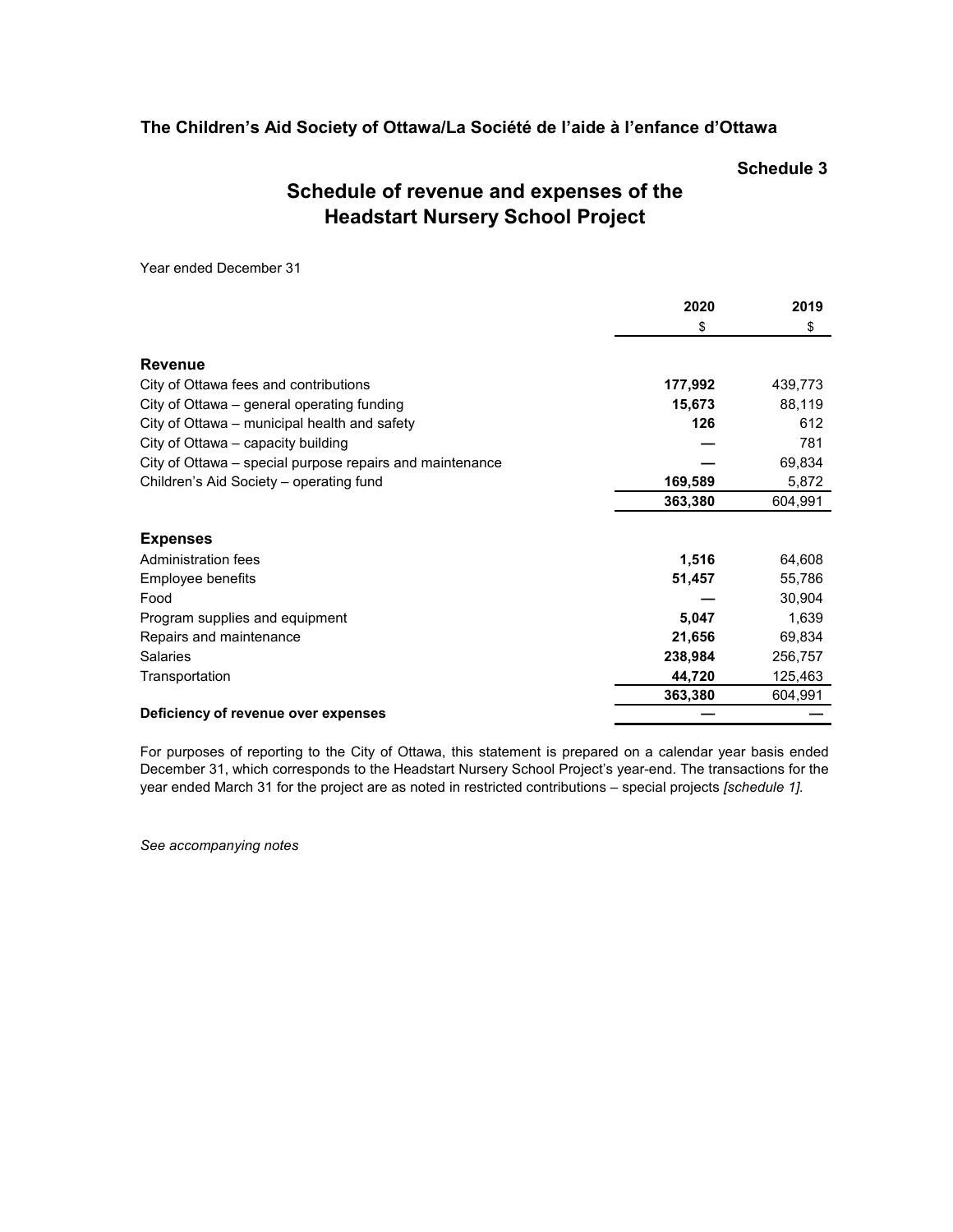### **Notes to financial statements**

March 31, 2021

### **1. Description oforganization**

The Children's Aid Society of Ottawa/La Société de l'aide à l'enfance d'Ottawa [the "Society"] is incorporated without share capital under the laws of Ontario and its operations are governed by the *Child Youth and Family Services Act*. The Society's principal mandate is to provide child welfare services in the City of Ottawa. Funding for these services is principally provided by the Province of Ontario. The Society is dependent upon this funding for its continued operations.

The Society is a registered charitable organization under the *Income Tax Act* and, as such, is exempt from income taxes.

#### **2. Summary of significant accounting policies**

#### **Basis of accounting**

These financial statements have been prepared in accordance with *Canadian Public Sector Accounting Standards for Government Not-for-Profit Organizations* including sections PS 4200 to PS 4270.

The City of Ottawa requires financial information on the Headstart Nursery School project on a calendar year basis ended December 31 rather than on the Society's fiscal year basis ended March 31. This reporting requirement is addressed in schedule 3.

These financial statements have been prepared in accordance with the significant accounting policies described below.

#### **Fund accounting**

In accordance with the principles of fund accounting, the Society maintains its accounting records to ensure that limitations and restrictions placed on the use of available resources are observed. Under this method, all resources are classified for accounting and reporting purposes into funds that are in accordance with specific activities and objectives. Accordingly, separate accounts are maintained for the Operating Fund, the Property and Building Fund and the Balanced Budget Fund.

The Operating Fund reflects the activities for which the Society is accountable under the *Child Youth and Family Services Act*. It also reflects contributions intended for special projects outside of the activities under the *Child Youth and Family Services Act.*

The Balanced Budget Fund reflects the accumulated surpluses receivable from Ministry of Children and Youth Services of Ontario [the "Ministry"].

The Property and Building Fund reports the assets, liabilities, and certain revenue and expenses related to the Society's capital assets.

#### **Revenue recognition**

The Society follows the deferral method of accounting for contributions.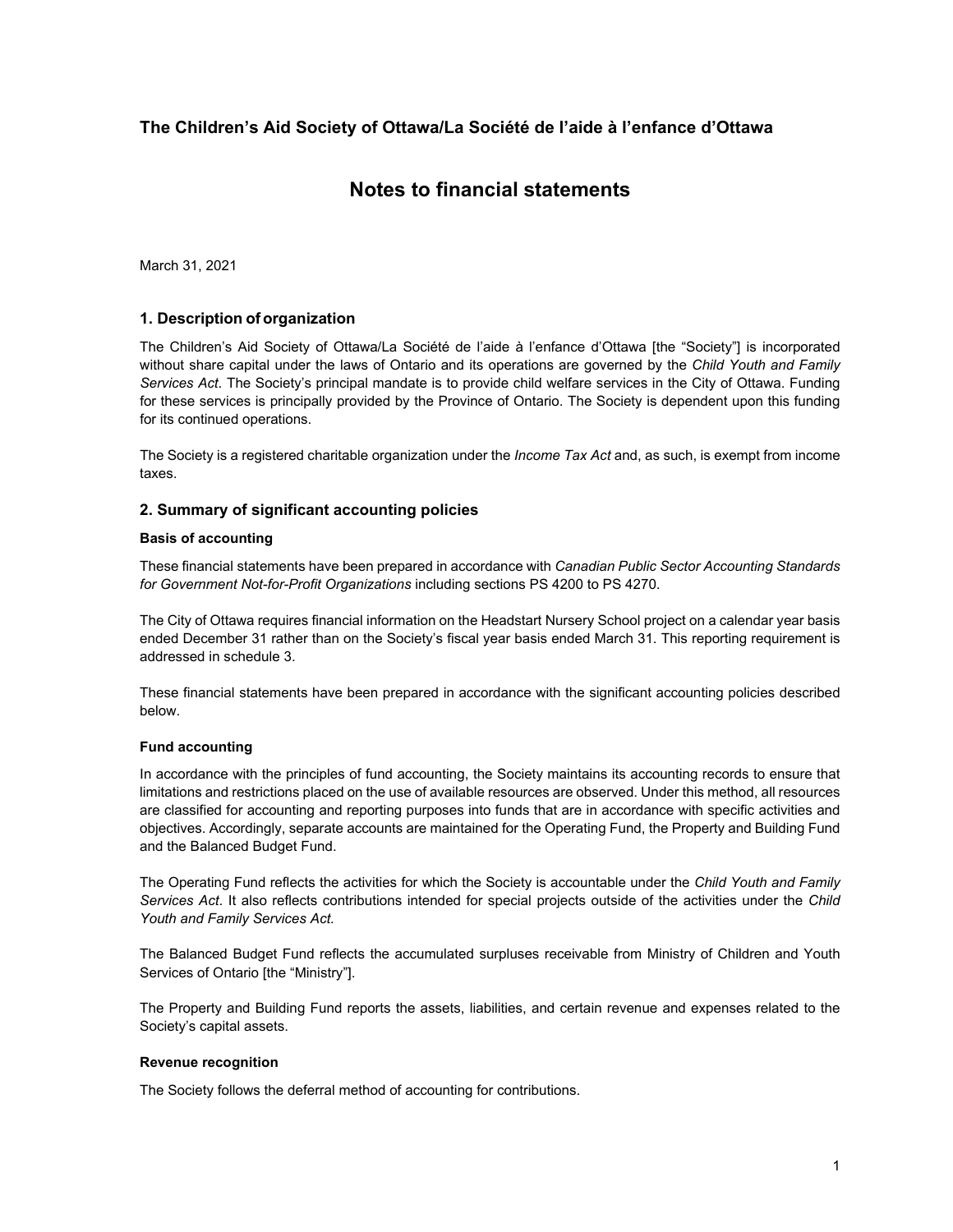### **Notes to financial statements**

March 31, 2021

The Society receives the majority of its funds from the Province of Ontario. Funding is determined by the Ministry based on a combination of socioeconomic factors for the jurisdiction served and the three-year average of benchmark services delivered. The estimated amount of funding resulting from the funding framework is accrued in the financial statements as revenue from the Ministry in the current year. Any funding adjustments required to record revenue as a result of the Ministry's year-end review are recognized in the year of final settlement.

Restricted contributions are recognized as revenue of the Operating Fund in the year in which the related expenses are incurred. Unrestricted contributions are recognized as revenue when received or receivable if the amount to be received can be reasonably estimated and collection is reasonably assured.

#### **Financial instruments**

#### *Measurement of financial instruments*

The Society initially measures its financial assets and its financial liabilities at fair value and subsequently measures them at cost or amortized cost.

#### *Transaction costs*

Transaction costs associated with the acquisition and disposal of financial instruments that are measured subsequently at amortized cost are capitalized to the acquisition costs or reduce proceeds on disposal.

A statement of remeasurement gains and losses has not been presented as it would not provide additional meaningful information.

#### **Capital assets**

Capital assets are recorded at cost in the Property and Building Fund. Amortization of buildings and equipment is calculated on a straight-line basis using the following annual rates:

| 40 years                   |
|----------------------------|
| 10 years                   |
| 10 years                   |
| 10 years                   |
| Over the term of the lease |
| 4 years                    |
| $1-4$ years                |
|                            |

#### **Deferred capital contributions**

Contributions received for the purchase of capital assets are deferred and recognized as revenue in the Property and Building Fund on the same basis as the amortization expense related to the capital assets.

#### **Pension plan**

The Society is a member of a multi-employer defined benefit pension plan; consequently, it is accounted for as a defined contribution plan and contributions are expensed on an accrual basis.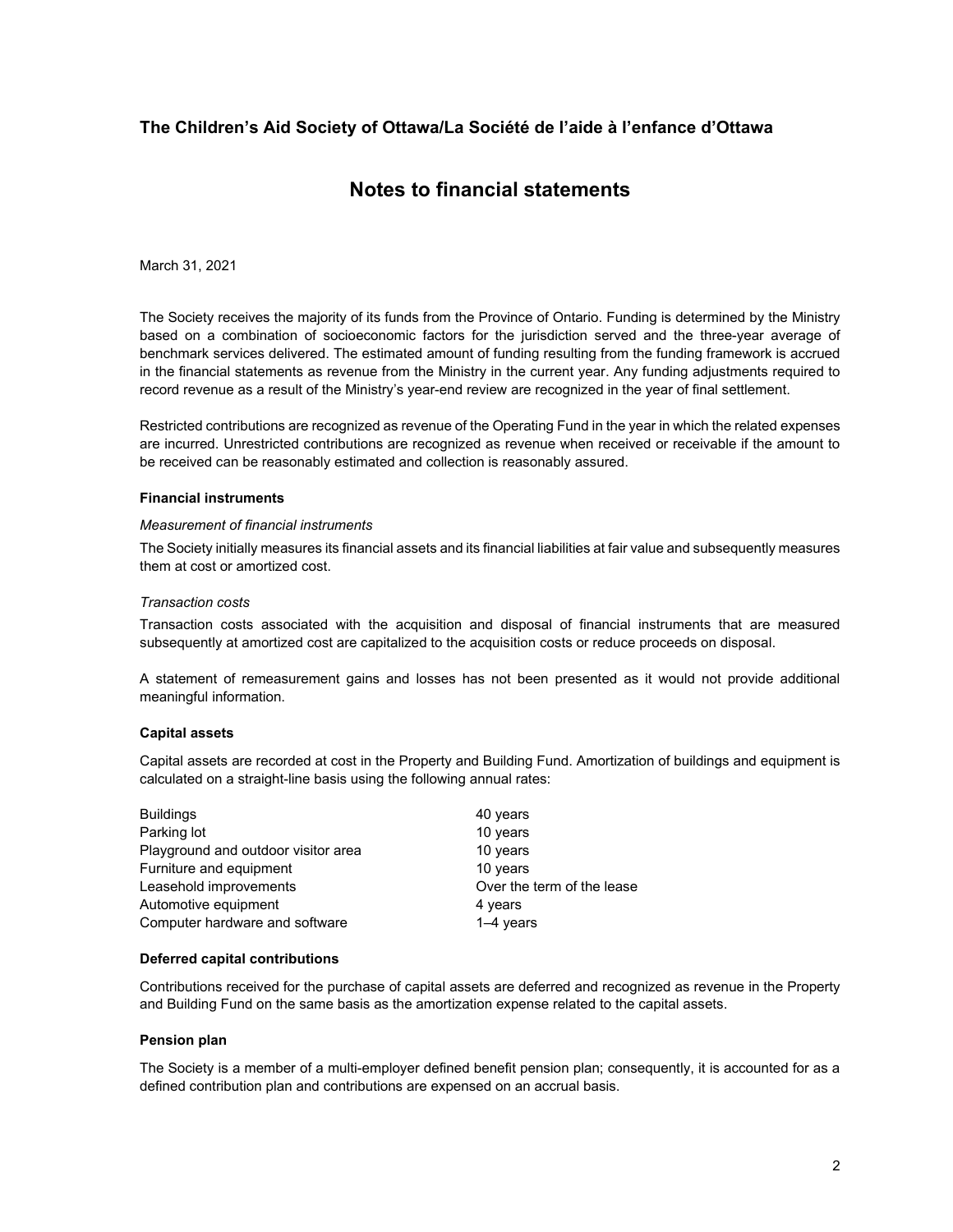### **Notes to financial statements**

March 31, 2021

#### **Use of accounting estimates**

The preparation of financial statements in conformity with the disclosed method of accounting requires management to make estimates that affect the reported amounts of assets and liabilities, the disclosure of contingent assets and liabilities as at the date of the financial statements, and the reported amounts of revenue and expenses during the reporting period. In particular, the following contain estimates: the collectability of accounts receivable, useful lives of capital assets and accrued liabilities. Actual results could differ from these estimates.

#### **3. Financial instruments andrisk management**

The Society is exposed to various risks through its financial instruments. The following analysis provides a measure of the Society's risk exposure and concentrations.

The Society does not use derivative financial instruments to manage its risks.

#### **Credit risk**

The Society is exposed to credit risk resulting from the possibility that parties may default on their financial obligations. The Society's maximum exposure to credit risk is the sum of the carrying value of its cash and its receivables. The Society's cash is deposited with a Canadian chartered bank and as a result, management believes the risk of loss on this item to be remote. A significant portion of the Society's revenue and resulting receivable balances are derived from government funding, which mitigates the exposure to the credit risk. Other receivables are monitored on an ongoing basis.

#### **Liquidity risk**

Liquidity risk is the risk that the Society cannot meet a demand for cash or fund its obligations as they become due. The Society meets its liquidity requirements by preparing and monitoring detailed forecasts of cash flow from operations, anticipated investing and financing activities and by holding assets that can be readily converted into cash.

#### **Market risk**

Market risk is the risk that the fair value or future cash flows of a financial instrument will fluctuate because of changes in market prices. Market risk consists of currency risk, interest rate risk and other price risk.

#### *Currency risk*

Currency risk refers to the risk that the fair value of financial instruments or future cash flows associated with the financial instruments will fluctuate relative to the Canadian dollar due to changes in foreign exchange rates. The Society's financial instruments are all denominated in Canadian dollars and the Society transacts primarily in Canadian dollars. As a result, management does not believe it is exposed to significant currency risk.

#### *Interest rate risk*

Interest rate risk refers to the risk that the fair value of financial instruments or future cash flows associated with the financial instruments will fluctuate due to changes in market interest rates. Fixed-rate instruments subject the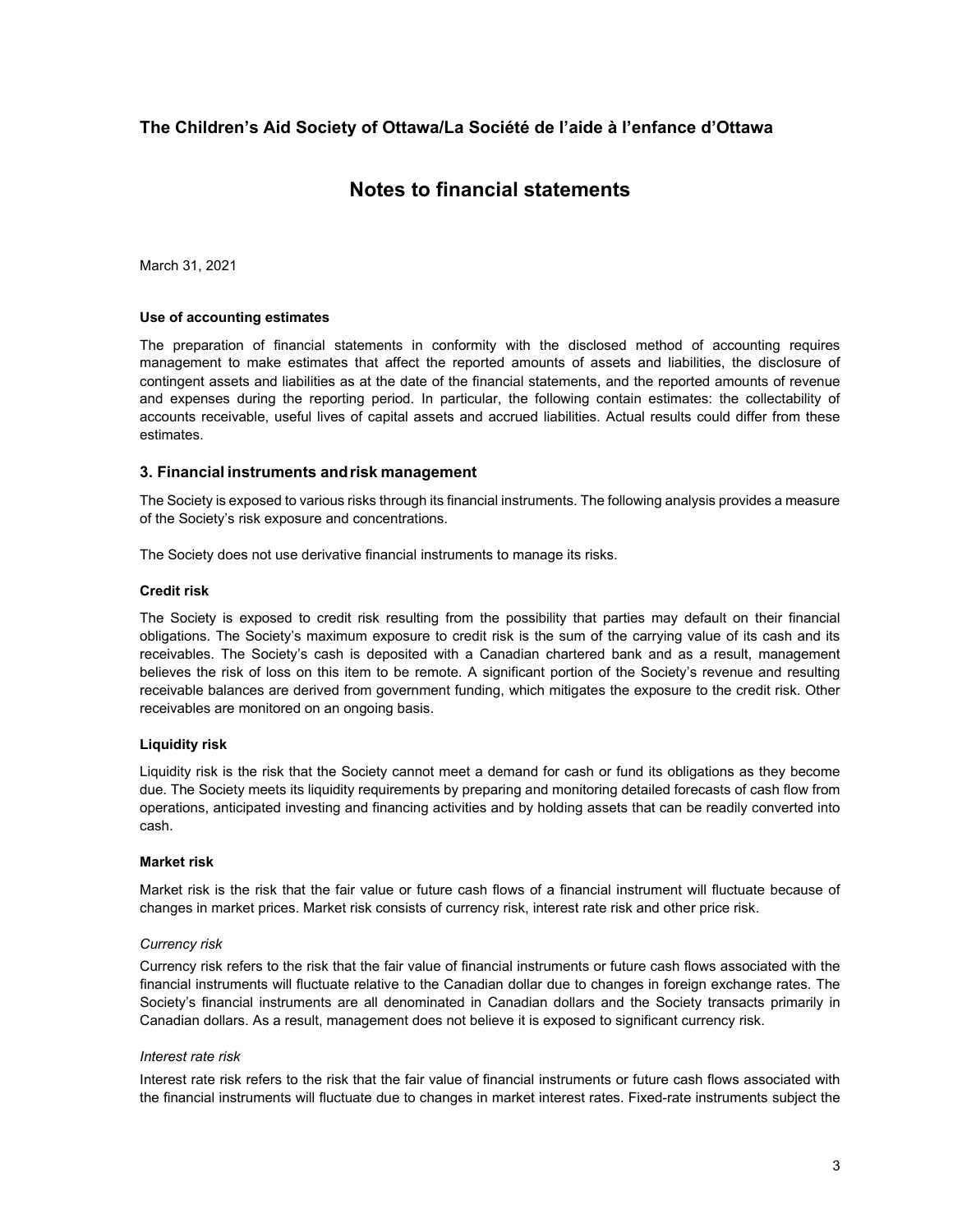## **Notes to financial statements**

March 31, 2021

Society to a fair value risk while the floating rate instruments subject it to a cash flow risk. Since the Society does not have any interest-bearing financial instruments as at March 31, 2021, it is not exposed to interest rate risk.

#### *Other price risk*

Other price risk refers to the risk that the fair value of financial instruments or future cash flows associated with the instruments will fluctuate because of the changes in market prices [other than those arising from currency risk or interest rate risk], whether those changes are caused by factors specific to the individual instruments or its issuer or factors affecting all similar instruments traded in the market. The Society is not exposed to other price risk.

### **Changes in risk**

There have been no significant changes in the Society's risk exposures from the prior year.

### **4. Pension plancosts**

Substantially all employees of the Society are eligible to be members of the Ontario Municipal Employees Retirement System, a multi-employer final average pay contributory plan. In January 2020, the Society was required to make employer contributions at rates between 9.0% to 14.6% of salaries [2019 – between 9.0% to 14.6%]. Employer contributions made to the plan from April 1, 2020 to March 31, 2021 by the Society amounted to \$3,119,328 [2020 – \$3,121,802].

The most recent actuarial valuation of the plan as at December 31, 2020 indicates the plan is not fully funded and the plan's December 31, 2020 financial statements indicate a deficit of \$3.2 billion [less an additional \$4.4 billion of deferred loss that must be recognized over the next four years]. The plan's management is monitoring the adequacy of the contributions to ensure that future contributions together with the plan assets and future investment earnings will be sufficient to provide for all future benefits. At this time, the Society's share of the plan's unfunded liability is not determinable. However, in 2020, the Society's contributions accounted for 0.15% of the plan's total employer contributions. Additional contributions, if any, required to address the Society's proportionate share of the deficit will be expensed during the period incurred.

### **5. Accounts receivable**

|                                                          | 2021      | 2020      |
|----------------------------------------------------------|-----------|-----------|
|                                                          | \$        | \$        |
| Canada Revenue Agency – Harmonized Sales Tax             | 603,441   | 663,239   |
| The Ministry – targeted subsidy and other                | 11,385    | 8,538     |
| The Ministry - customary care one-time funding           | 6,809     | 12,555    |
| The Ministry – CCSY aged out funding                     | 419,300   |           |
| The Ministry - Lead Agency Fund for OPR and OPR FC       | 18,000    |           |
| Other                                                    | 151,518   | 602,055   |
| City of Ottawa                                           |           | 32,785    |
| The Children's Aid Foundation of Ottawa <i>Inote 151</i> | 91.113    | 49,429    |
|                                                          | 1,301,566 | 1.368.601 |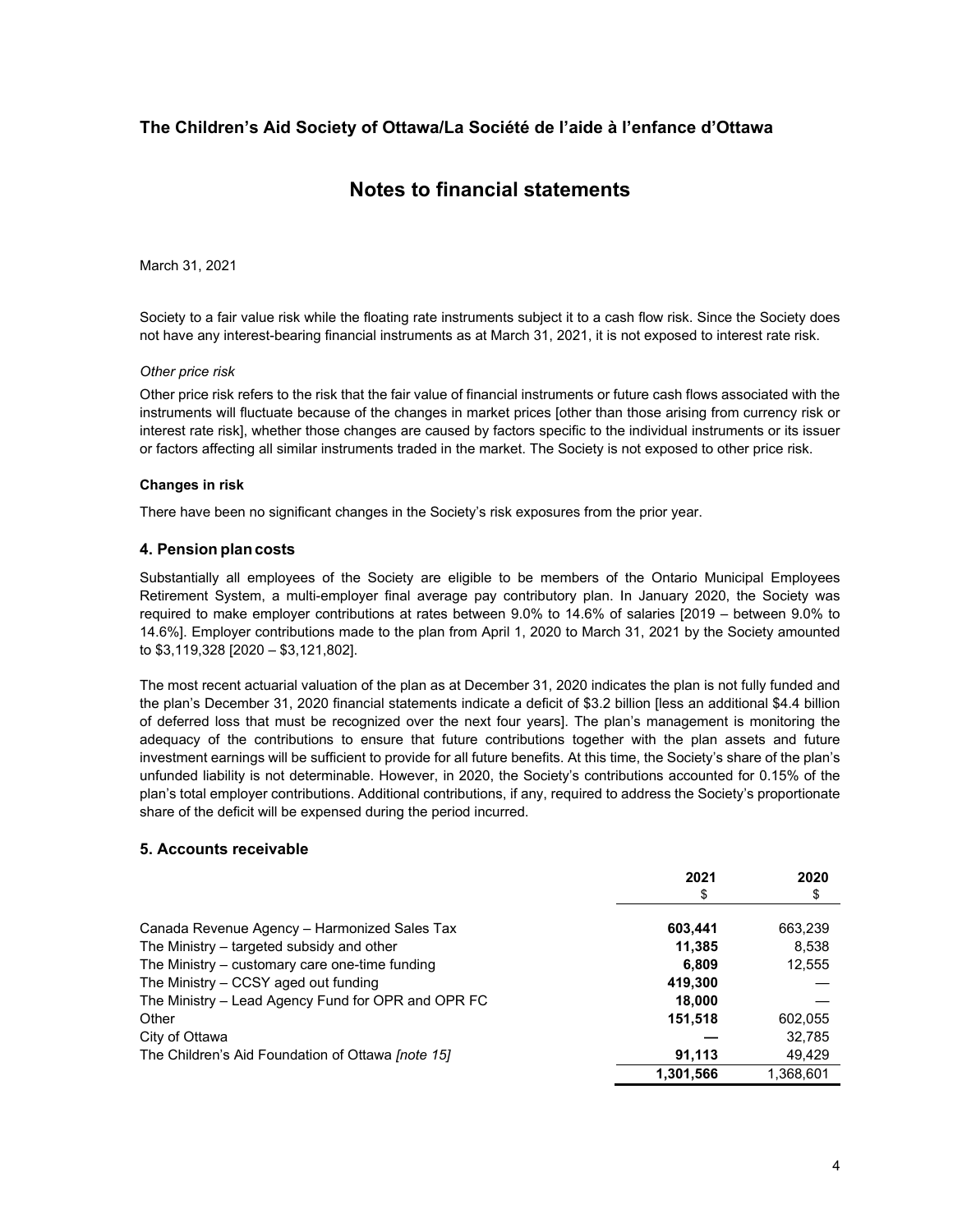### **Notes to financial statements**

March 31, 2021

### **6. Ontario Child Benefit Equivalent Fund**

In June 2009, the Ministry announced new funding equivalent to the Ontario Child Benefit to provide opportunities for all children and youth in care, up to 17 years of age, to participate in recreational, educational, cultural and social activities consistent with their plans of care and to establish a savings program for youth in care, for those 15 to 17 years of age, that will support their achievement of higher resiliency, educational success and smoother transition to adulthood. The current year results for both activities and savings program are included with the Society's special projects in schedule 1.

### **7. Universal Child Care Benefits ["UCCB"] and Registered Educational Savings Plan ["RESP"] held for others**

The Ministry has requested that a designated portion of the Children's Special Allowance received by the Society from the Canada Revenue Agency on behalf of children in Interim Society Care longer than 12 months or Extended Society Care be used to establish RESPs for these children. RESPs held with Royal Bank of Canada are shown as restricted cash on the statement of financial position. As at March 31, 2021, \$3,257,150 [2020 – \$3,030,044] was being held either in cash within established RESPs or in the Society's cash account, until an RESP is established.

### **8. Capital assets**

|                                     |            | 2021                                    |                         |
|-------------------------------------|------------|-----------------------------------------|-------------------------|
|                                     | Cost<br>\$ | <b>Accumulated</b><br>amortization<br>S | Net book<br>value<br>\$ |
| Land                                | 2,930,775  |                                         | 2,930,775               |
| <b>Buildings</b>                    | 18,469,223 | 8,789,367                               | 9,679,856               |
| Parking lot                         | 405.312    | 405,312                                 |                         |
| Playground and outdoor visitor area | 365.724    | 325.979                                 | 39,745                  |
| Furniture and equipment             | 3,216,494  | 2,982,582                               | 233,912                 |
| Leasehold improvements              | 246,211    | 246,211                                 |                         |
| Automotive equipment                | 124,583    | 91.204                                  | 33,379                  |
| Computer hardware and software      | 5,475,841  | 4,792,800                               | 683,040                 |
|                                     | 31,234,163 | 17,633,455                              | 13,600,708              |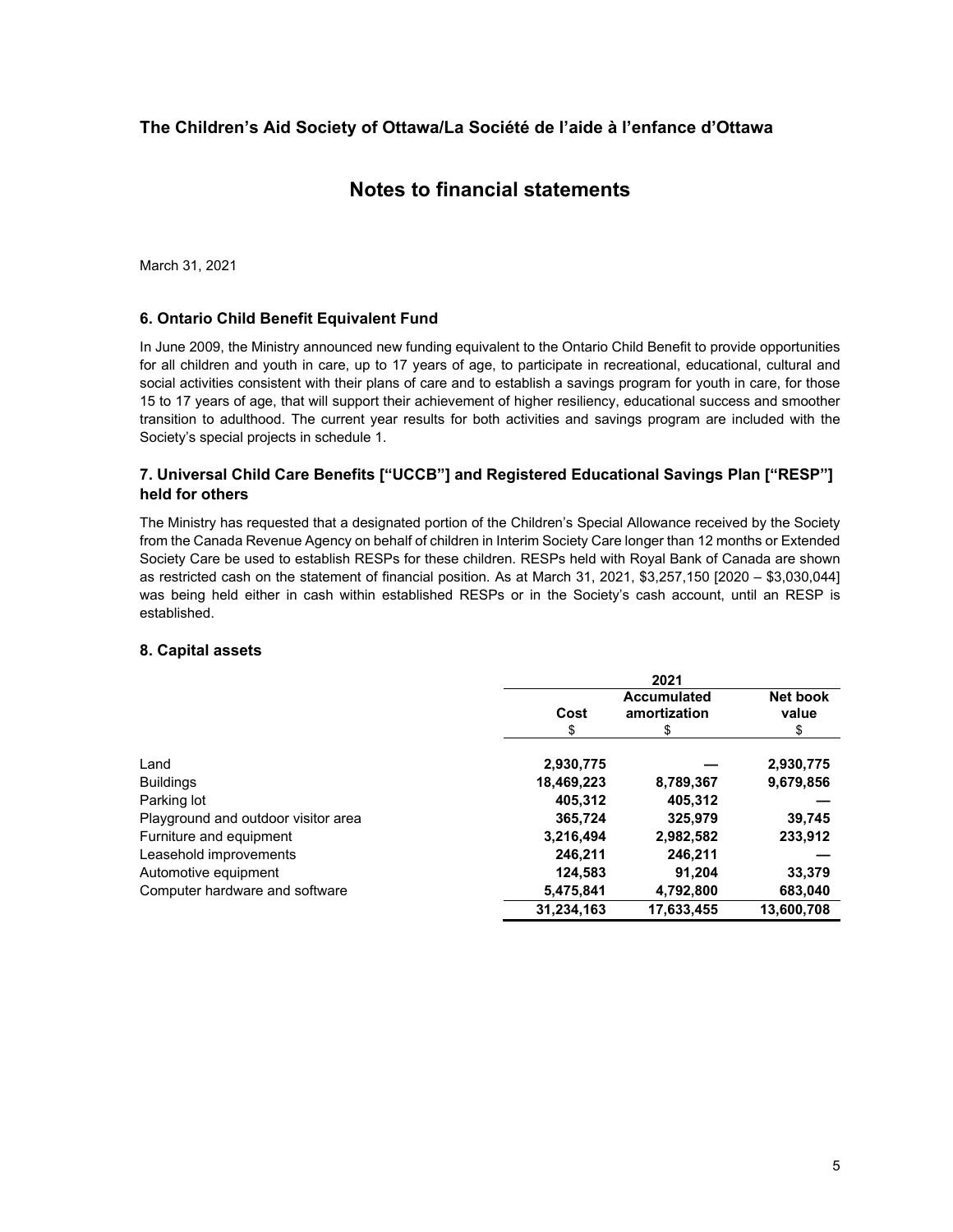### **Notes to financial statements**

### March 31, 2021

|                                     |            | 2020                               |                   |  |
|-------------------------------------|------------|------------------------------------|-------------------|--|
|                                     | Cost       | <b>Accumulated</b><br>amortization | Net book<br>value |  |
|                                     | \$         | \$                                 | \$                |  |
| Land                                | 2,930,775  |                                    | 2,930,775         |  |
| <b>Buildings</b>                    | 18,231,669 | 8.327.731                          | 9,903,938         |  |
| Parking lot                         | 405.312    | 405.312                            |                   |  |
| Playground and outdoor visitor area | 365.724    | 316.411                            | 49.313            |  |
| Furniture and equipment             | 3,186,202  | 2.922.440                          | 263,762           |  |
| Leasehold improvements              | 246,211    | 246,211                            |                   |  |
| Automotive equipment                | 88.878     | 67.379                             | 21,499            |  |
| Computer hardware and software      | 4,752,589  | 4,198,085                          | 554,504           |  |
|                                     | 30.207.360 | 16.483.569                         | 13.723.791        |  |

Capital asset additions during the year were \$1,026,802 [2020 – \$602,646].

### **9. Bank indebtedness**

The Society has access to a bank credit facility that bears interest at prime rate and is secured by a general security agreement. The maximum authorized amount is \$3,000,000, renewable annually. The Society has drawn nil in 2021 [2020 – nil]. The Society incurred nil in interest expense in 2021 [2020 – nil].

### **10. Accounts payable and accrued liabilities**

|                                                            | 2021       | 2020      |  |
|------------------------------------------------------------|------------|-----------|--|
|                                                            | \$         | \$        |  |
| Payroll remittances                                        | 829.973    | 747.049   |  |
| Accounts payable and accrued liabilities – other           | 9,059,497  | 5.395.011 |  |
| Surplus payable to Ministry                                | 23.827     |           |  |
| Surplus repayable to Balanced Budget Fund <i>[note 17]</i> | 23.827     | 367.015   |  |
| Special project payable to the Ministry [schedule 1]       | 1,071,854  |           |  |
|                                                            | 11,008,978 | 6.509.075 |  |

### **11. Deferredcapital contributions**

In 1993, the Society received contributions of \$11,260,000 from the Province of Ontario and Region of Ottawa-Carleton toward the purchase of its Telesat Court location. This amount is being recognized in the Property and Building Fund as revenue on a basis consistent with the amortization of this building at an annual rate of 2.5%. In 2012, the Society received \$100,000 from its staff Recreation Association and \$300,000 from the Province of Ontario towards building improvements, which are being amortized at an annual rate of 2.5%. In 2019, the Society received \$627,900, and \$86,100 in 2020 from the Province of Ontario towards building improvements, which are being amortized at an annual rate of 2.5%.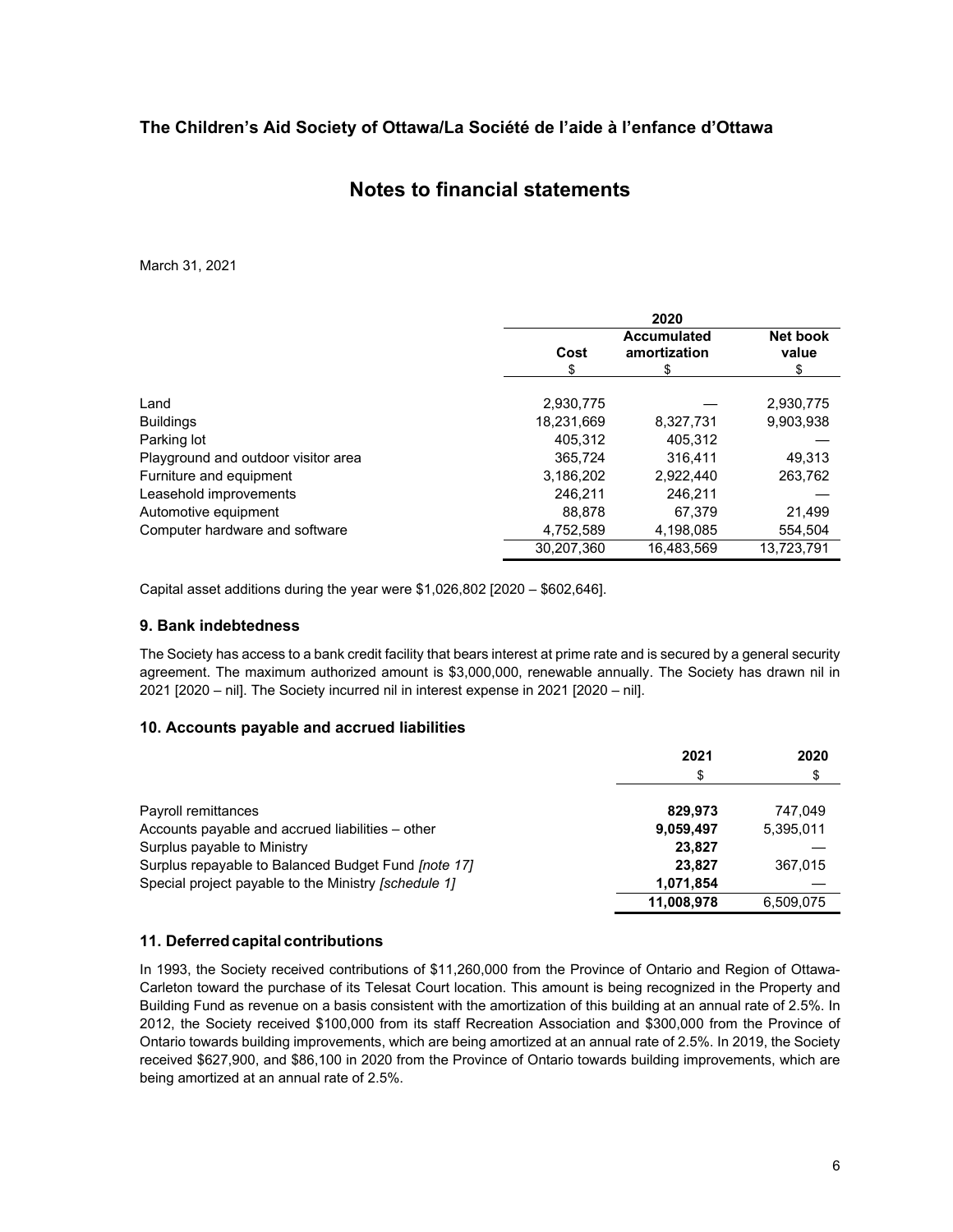### **Notes to financial statements**

March 31, 2021

The changes in the deferred capital contributions reported in the Property and Building Fund are as follows:

|                              | 2021       | 2020       |
|------------------------------|------------|------------|
|                              | S          | \$         |
| Balance, beginning of year   | 4,583,891  | 4,806,891  |
| Contributions                |            | 86.100     |
| Amounts amortized to revenue | (309, 100) | (309, 100) |
| Balance, end of year         | 4,274,791  | 4,583,891  |

### **12. Contingencies**

The Society has been named, with others, as defendants in claims for damages relating to its mandated work, the outcome of which cannot be determined at this time. The Society believes it has adequate defense against these actions and insurance coverage to defray costs associated with any losses; as such, no provision for loss arising from these claims has been made in these financial statements. Any loss not covered by insurance will be expensed in the year of settlement.

### **13. Lease commitments**

The Society rents premises under a long-term operating lease, which expires February 28, 2024, with an option to renew for an additional five-year term. It is the intention of the Society not to renew upon expiration. The minimum lease payments plus an estimate of operating costs payable over the next three years are as follows:

|      | Φ       |
|------|---------|
|      |         |
| 2022 | 164,375 |
| 2023 | 165,572 |
| 2024 | 152,793 |

#### **14. Interfund transfers and balances**

An amount of \$1,026,802 [2020 – \$516,547] was transferred from the Operating Fund to the Property and Building Fund in order to finance the non-land and building capital asset additions made during the year.

As at March 31, 2021, the interfund balance between the Operating Fund and the Property and Building Fund was \$182,286 [2020 – \$182,286]. This interfund balance relates to capital asset transactions that occurred in the prior year. Since the Property and Building Fund holds no cash, this is shown as a receivable from the Operating Fund. This amount is non-interest bearing with no specific terms of repayment. In total, the interfund balance nets to nil.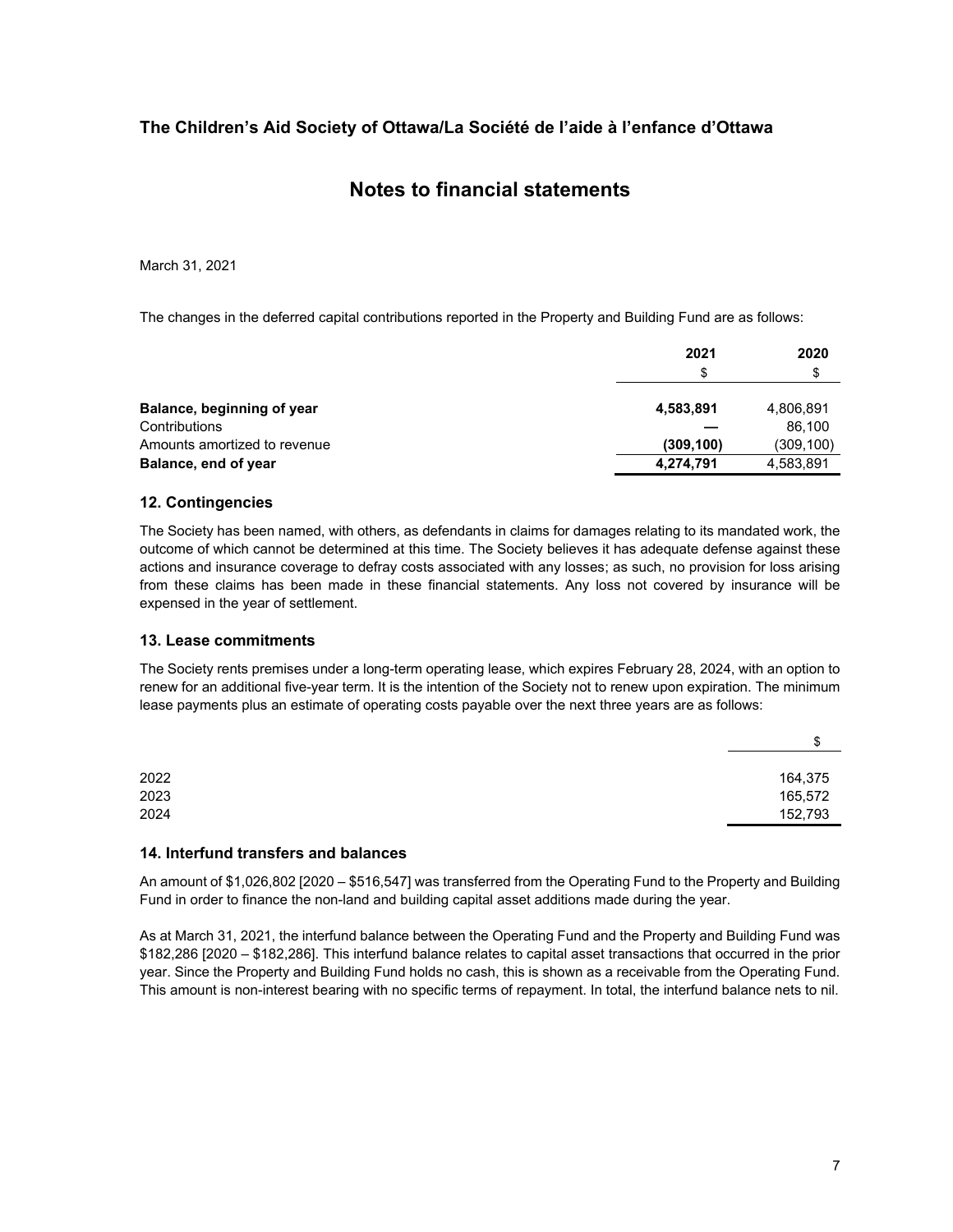### **Notes to financial statements**

March 31, 2021

### **15. Related party transactions**

The Children's Aid Foundation of Ottawa [the "Foundation"] was incorporated on June 30, 1988 as a not-for-profit organization under the *Corporations Act* [Ontario] and is a registered charity under the *Income Tax Act*. Transactions between the related parties are in the normal course of operations and recorded at the exchange amount, which is the amount of the consideration agreed to by both parties.

The Foundation is responsible for raising additional funds for the activities of the Society over and above the current revenue that it receives from the Ministry and the City of Ottawa.

The Society received contributions from the Foundation of \$15,000 [2020 – \$75,000], all of which was recognized in the Operating Fund.

The Society provides certain administrative and other services to the Foundation at no cost. As well, the Society pays for certain expenses on behalf of the Foundation for which it is reimbursed at cost. The Society has a receivable of \$91,113 from the Foundation in the current year [2020 – \$49,429].

Furthermore, due to the coronavirus disease ["COVID-19"], the Society utilized Foundation staff to provide administration support in 2021. The amount of \$20,000 was paid to Foundation for the service rendered.

### **16. Guarantees**

The Society makes commitments to its foster parents and external service providers in order to guarantee the provision of residential care for children. These agreements generally involve a commitment by the Society to pay a daily amount to a care provider to ensure that space is available in the event that an emergency placement should occur. If the spaces are used for placements, the Society incurs no additional cost. The Society's agreement with these care providers enables the Society to terminate these arrangements on up to six months' notice.

#### **17. Balanced Budget Fund and future access to surpluses**

The Ministry created the Balanced Budget Fund to support Children's Aid Societies in meeting the balanced budget requirements outlined in the Ministry's Regulation 70.

The Balanced Budget Fund process has been developed individually for each Children's Aid Society and will reflect the accumulated surplus that was returned to the Ministry each year.

To be eligible to access these funds, the Society must meet two conditions:

- [i] The Society must have generated a prior-year surplus recovered in or after 2018–2019; and
- [ii] The Society must require additional funding in a future year for child welfare operations in order that they will not incur a deficit. The required amount cannot exceed the total accumulated Balanced Budget Fund surplus.

During the year, the Society generated a surplus of \$47,655 [2020 – \$367,015] that is scheduled to be recovered by the Ministry of Children, Community and Social Services ["MCCSS"] and will be added \$23,827 [50% of the surplus] to the Society's Balanced Budget Fund.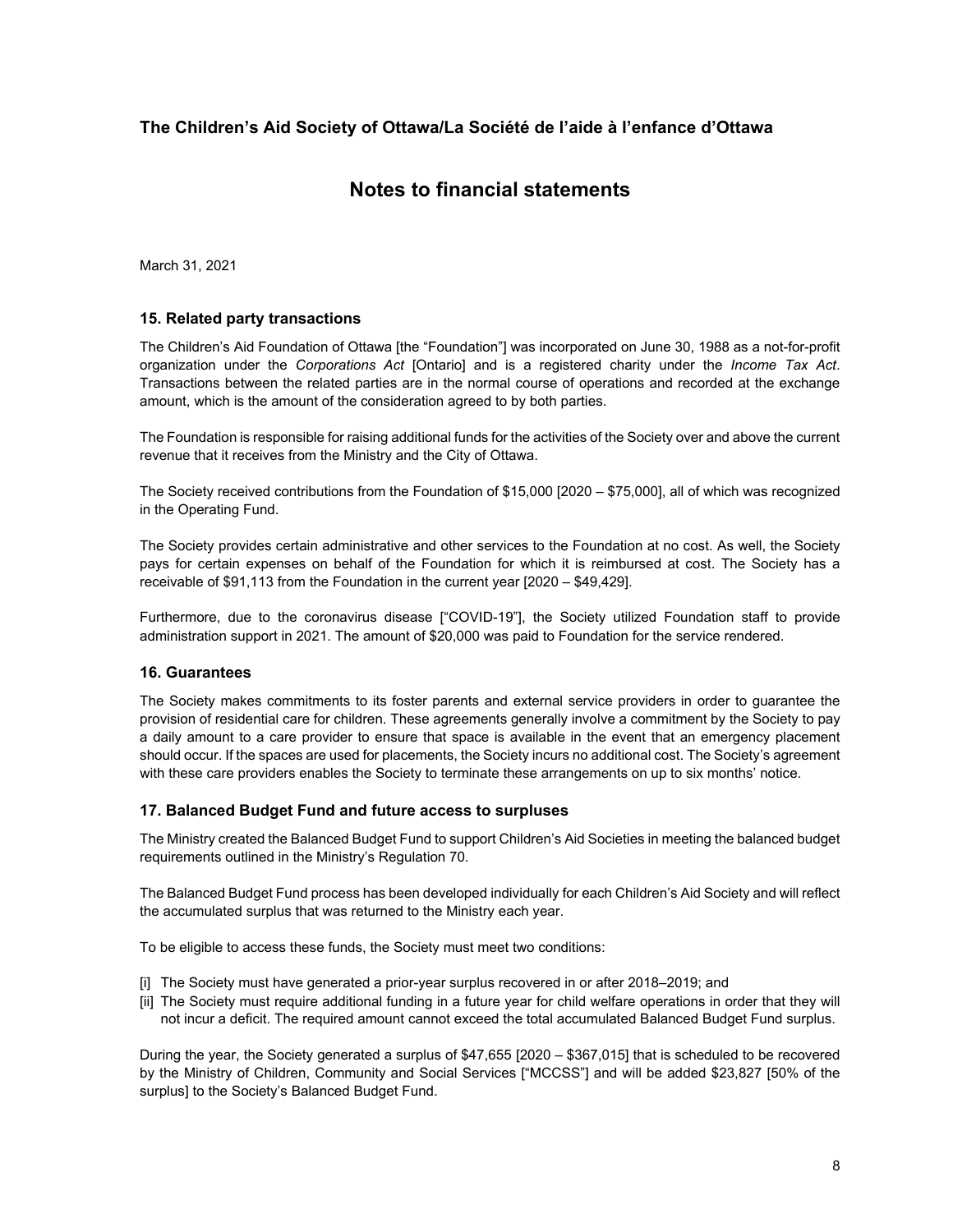### **Notes to financial statements**

### March 31, 2021

Management expects that the amount receivable from MCCSS will be collectible in future when the above conditions are met.

|                                   |                     | <b>Approved withdrawals</b> |                |                                          |
|-----------------------------------|---------------------|-----------------------------|----------------|------------------------------------------|
| Contribution /<br>withdrawal year | <b>Contribution</b> | 2018-2019                   | <b>Expires</b> | Accessible<br>contributions<br>remaining |
| 2018-2019                         | 663.091             |                             | 2021-2022      | 663,091                                  |
| 2019-2020                         | 367,015             |                             | 2022-2023      | 367,015                                  |
| 2020-2021                         | 23,827              |                             | 2023-2024      | 23,827                                   |
|                                   |                     |                             |                | 1,053,933                                |

### **18. Deferred salary plan**

The Society offers employees a deferred salary option plan. An employee opting into the plan is paid 80% of their salary for four years while working, and in the fifth year, while on leave, receives 80% of their salary. In the first four years the Society accumulates on an annual basis a deferred liability equal to 20% of the employee's annual salary. In the fifth year, this deferred liability is drawn down as it is paid to the employee. As at March 31, 2021, one employee was on the plan for a total liability of \$26,135 [2020 – \$9,582].

### **19. COVID-19**

### **19.1 COVID-19 operating fund impact**

In March 2020, the World Health Organization declared the outbreak of COVID-19 as a pandemic, which continues to spread throughout Canada and the world. On March 17, 2020, the Premier of Ontario declared a state of emergency and issued an order to close all non-essential businesses until further notice. As a provider of children's protective services under the *Child, Youth and Family Services Act*, the Society is deemed to be an essential service. Nonetheless, out of concern for its workers and pursuant to provincial directives, the Society has adapted its work to perform non-critical face-to-face visits and other direct service and indirect administrative services with staff telecommuting from home. Critical work requiring face-to-face visits, such as above-the-line investigations, admissions to care and supports to internal caregivers necessary to maintain placement stability, are being conducted following public health guidelines and ensuring that staff wear personal protective equipment. The Society's Headstart Day Nursery operations closed March 13, with City of Ottawa funding provided to the end of March, but per diem funding was discontinued at the beginning of April 2020.

At this time, the MCCSS continues to fund the Society based on its planned funding allocation. Other COVID-19 MCCSS relief initiatives, such as the COVID-19 Residential Relief Fund ["CRRF"], would only become available to the Society if it were to use up its full financial flexibility, including the Society's Balanced Budget Fund. The CRRF however, is available to the Society's Outside Placement Resource Operators in addition to Society funding.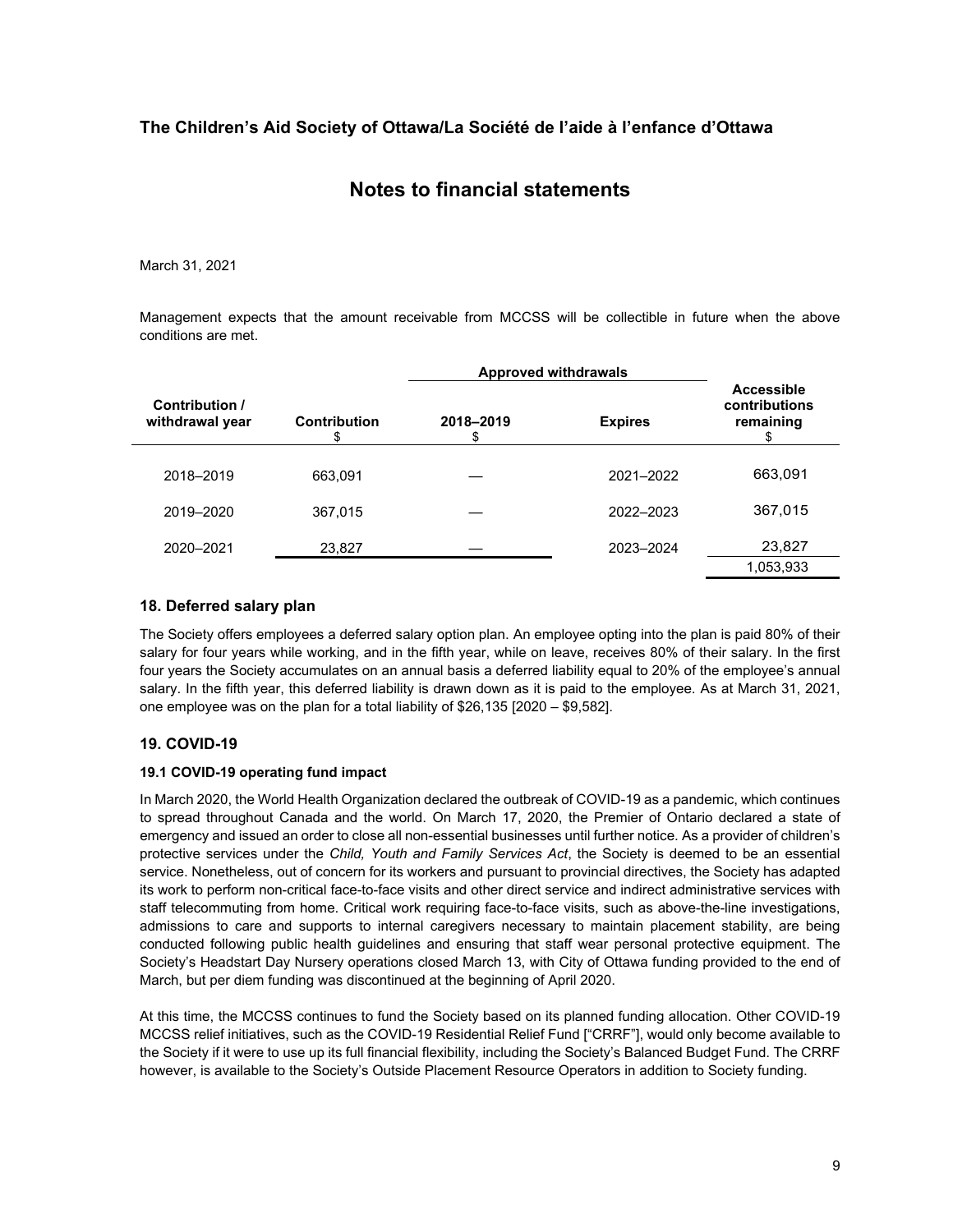### **Notes to financial statements**

March 31, 2021

At this point, the Society cannot reasonably estimate the duration and severity of this pandemic, which could have a material adverse impact on the results of operations, financial position and cash flows going forward.

During the year ended March 31, 2021, the Society incurred the following expenditures directly related to the pandemic within the operating fund:

|                                                                          | \$        |
|--------------------------------------------------------------------------|-----------|
|                                                                          |           |
| Building occupancy – Cleaning supplies and services                      | 49.710    |
| Boarding rate payment – Pandemic support for internal care providers     | 353.327   |
| Boarding rate payment - Pandemic support for youth living independently  | 418.689   |
| Boarding rate payment - Pandemic support for CCSY aged out               | 419.300   |
| Boarding rate payment – Pandemic support for outside placement providers | 326,074   |
| Client's personal needs - Pandemic support for kinship service providers | 309,150   |
| Client's personal needs - Education and conferences                      | 23.310    |
| Client's personal needs – Pandemic support and relief                    | 14.827    |
| Direct service travel – Transportation support                           | 9.583     |
| Office administration – Client support for telecommuting                 | 24,550    |
| Office administration – Personal protective equipment                    | 17,545    |
| Promotion and publicity - Press release                                  | 7.508     |
| Professional services, non-case                                          | 28,594    |
|                                                                          | 2.002.167 |

### **19.2 COVID-19 special projects impact**

In June 2020, the Society entered into an agreement with MCCSS to be a Lead Agency for the purpose of flowing pandemic pay funds to Outside Placement Resources ["OPRs"] across the province.

Within the MCCSS-funded sectors, the goal of Pandemic Pay is to provide additional support and relief to frontline workers and help maintain safe staffing levels and the operation of critical services. The funding is limited to frontline workers within residential/congregate care settings or those working directly with vulnerable populations, in home or community care settings where maintaining physical distancing is not possible.

Pandemic Pay covers the period of April 24, 2020 to August 13, 2020, and includes pandemic pay on hourly wages and monthly lump-sum payments of OPRs. The Lead Agency will receive OPR report-backs of data used to reconcile total eligible expenses incurred for the period against the payments flowed to OPRs by the Society from MCCSS. Total amount of Pandemic Pay funding received is \$9,262,576 during the year ended March 31, 2021.

In December 2020, the Society entered an agreement with MCCSS to be a Lead Agency for the purpose of flowing Temporary Wage Enhancement ["TWE"] funds to OPRs across the province. The total amount of TWE funding received is \$15,195,000 during the year ended March 31, 2021.